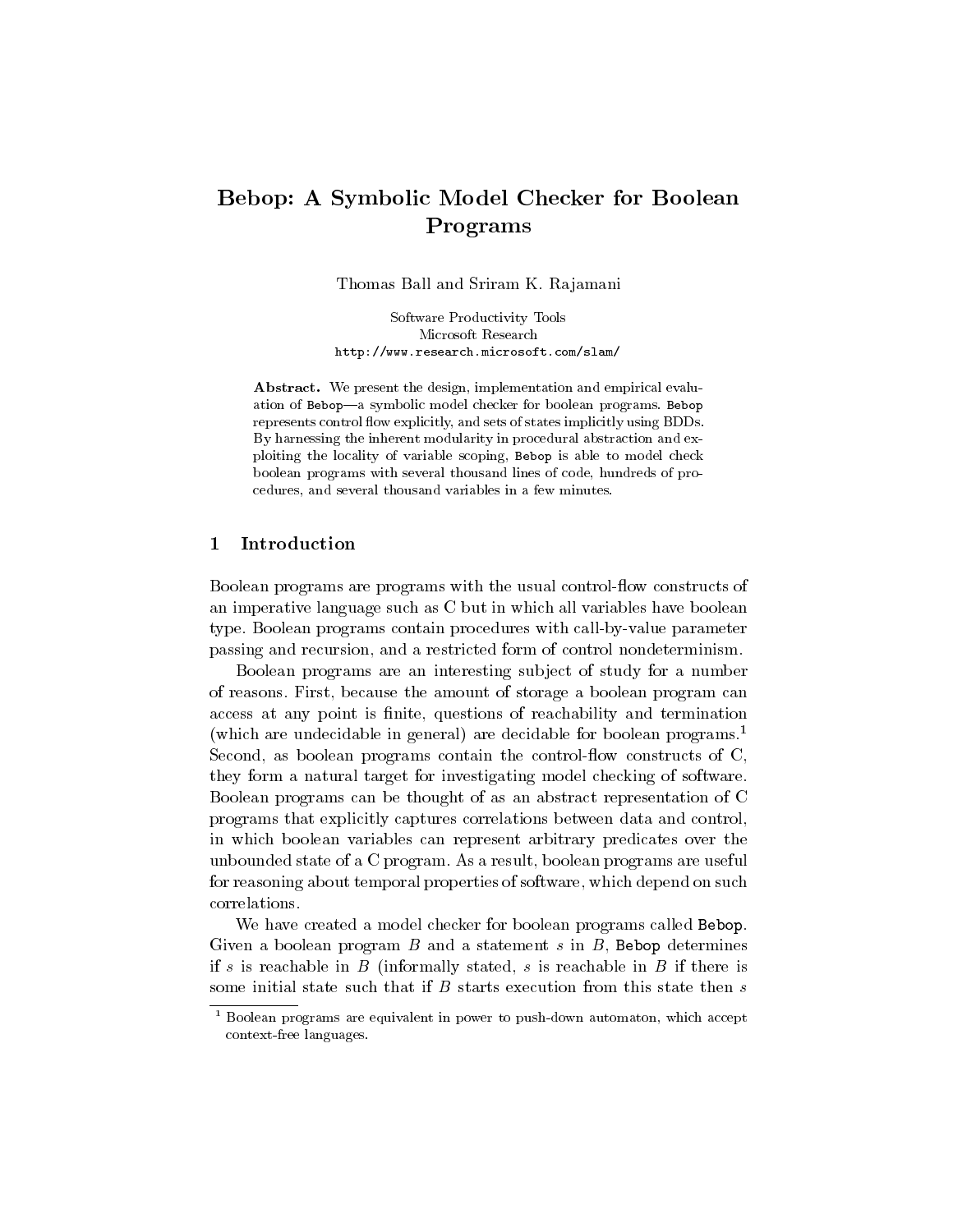|                    | decl g;               | bebop v1.0: (c) Microsoft Corporation.  |
|--------------------|-----------------------|-----------------------------------------|
|                    |                       | Done creating bdd variables             |
|                    | main()                | Done building transition relations      |
|                    | begin                 |                                         |
|                    | decl h;               | Label R reachable by following path:    |
|                    | [6] $h := g;$         |                                         |
|                    | [7] $A(g,h)$ ;        | Line 12<br>State $g=1$ h=0              |
|                    | $[8]$ skip;           | Line 11<br>State $g=1$ h=0              |
|                    | $[9]$ $A(g,h);$       | Line 10<br>State $g=1$ h=0              |
|                    | $[10]$ skip;          | State $g=1$ a1=1 a2=0<br>Line 22        |
|                    | $[11]$ if $(g)$ then  | Line 24 State $g=1$ a1=0 a2=1           |
|                    | $[12]$ R: skip;       | Line 20 State $g=1$ a1=0 a2=1           |
|                    | else                  | State $g=1$ a1=1 a2=0<br>Line 21        |
|                    | $[14]$ skip;          | State $g=1$ a1=1 a2=0<br>Line 20        |
|                    | fi                    | Line 9<br>State $g=1$ h=0               |
|                    | end                   | Line 8<br>State $g=1$ h=0               |
|                    |                       | Line 22<br>State $g=1$ a1=1 a2=0        |
|                    | A(a1, a2)             | Line 24 State $g=1$ a1=0 a2=1           |
|                    | begin                 | Line 20 State $g=1$ a1=0 a2=1           |
|                    | $[20]$ if $(a1)$ then | <b>Line 21</b><br>State $g=1$ a1=1 a2=0 |
|                    | $[21]$ $A(a2, a1);$   | Line 20<br>State $g=1$ a1=1 a2=0        |
| [22]               | skip;                 | Line 7<br>State $g=1$ h=0               |
|                    | else                  | Line 6<br>State $g=1$                   |
| $\left[ 24\right]$ | $g := a2;$            |                                         |
|                    | fi                    |                                         |
|                    | end                   |                                         |

Fig. 1. The skip statement labelled R is reachable in this boolean program, as shown by the output of the Bebop model checker.

eventually executes). If statement  $s$  is reachable, then Bebop produces a shortest trace leading to <sup>s</sup> (that possibly includes loops and crosses procedure boundaries).

Example. Figure 1 presents a boolean program with two procedures (main and a recursive procedure A). In this program, there is one global variable g. Procedure main has a local variable  $h$  which is assigned the complement of g. Procedure A has two parameters. The question is: is label R reachable? The answer is yes, as shown by the output of Bebop on the right. The tool finds that R is reachable and gives a shortest trace (in reverse execution order) from  $R$  to the first line of main (line 6). The indentation of a line indicates the depth of the call stack at that point in the trace. Furthermore, for each line in the trace, Bebop outputs the state of the variables (in scope) just before the line. The trace shows that in order to reach label  $R$ , by this trace of lines, the value of  $g$  initially must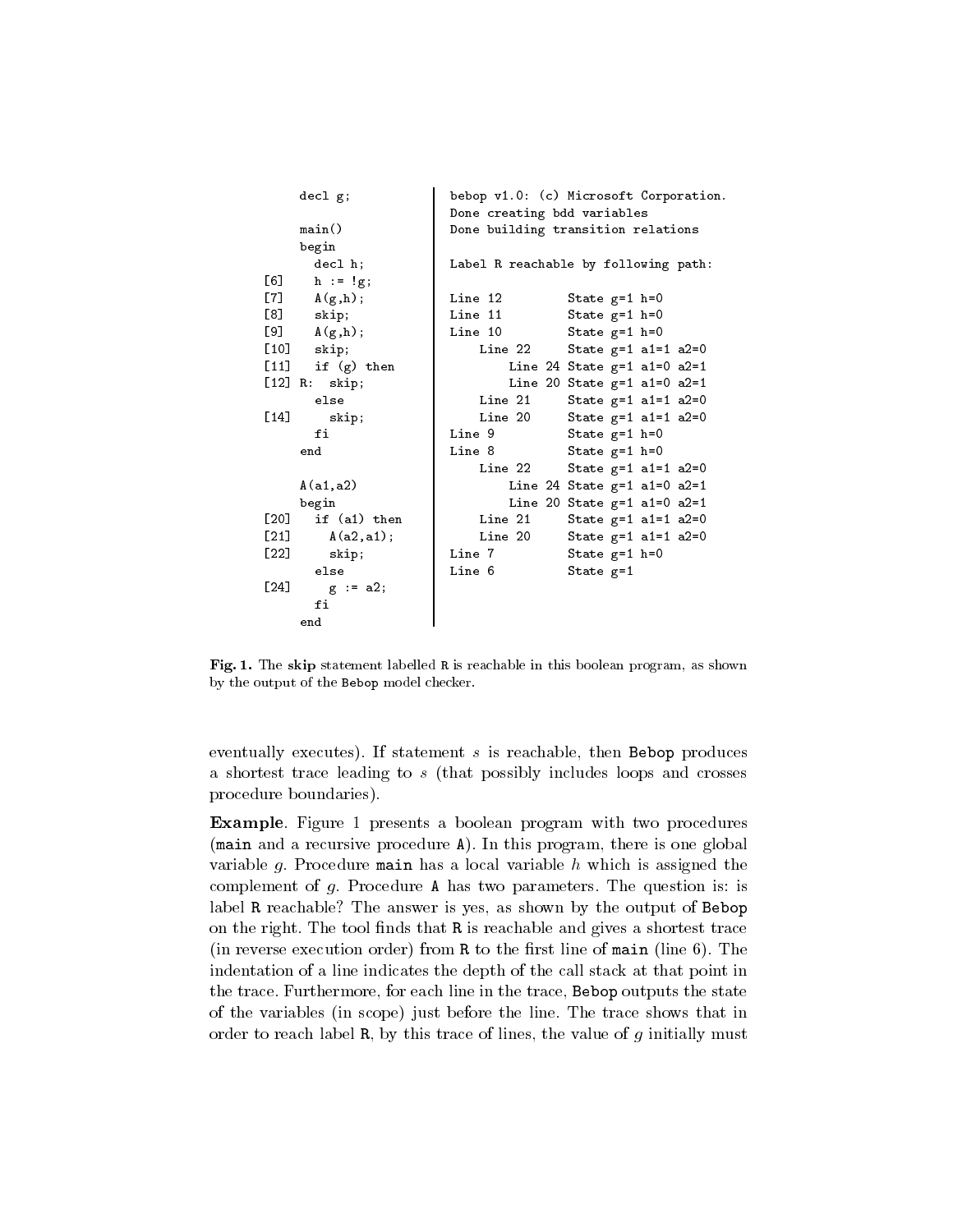be 1.2 Furthermore, the trace shows that the two calls that main makes to procedure A do not change the value of  $g$ . We re-emphasize that this is a shortest trace witnessing the reachability of label R.

Contributions. We have adapted the interprocedural dataflow analysis algorithm of Reps, Horwitz and Sagiv (RHS) [RHS95,RHS96] to decide the reachability status of a statement in a boolean program. A core idea of the RHS algorithm is to efficiently compute "summaries" that record the input/output behavior of a procedure. Once a summary  $\langle I, O \rangle$  has been computed for a procedure pr, it is not necessary to reanalyze the body of  $pr$  if input context I arises at another call to  $pr$ . Instead, the summary for  $pr$  is consulted and the corresponding output context  $O$  is used. We use Binary Decisions Diagrams (BDDs) to symbolically represent these summaries, which are binary relationships between sets of states.

In the program of Figure 1, our algorithm computes the summary  $s = \{g = 1, h = 0\}$ ,  $\{g = 1, h = 0\}$ ) when procedure A is first called (at line 7) with the state  $\{g = 1, h = 0\}$ . This summary will be "installed" at all calls to A (in particular, the call to A at line 9). Thus, when the state  $I = \{g = 1, h = 0\}$  propagates to the call at line 9, the algorithm music that the summary  $s$  matches and will use it to "jump over" the call to  $A$ rather than descending into A to analyze it again.

A key point about Bebop that distinguishes it from other model checkers is that it exploits the locality of variable scopes in a program. The time and space complexity of our algorithm is  $O(E \times 2^\circ)$  where  $E$  is the number of edges in the interprocedural control-flow graph of the boolean program<sup>3</sup> and k is the maximal number of variables in scope at any program point in the program. In the example program of Figure 1 there are a total of 4 variables (global g, local h, and formals a1 and  $a2$ ). However, at any statement, at most three variables are in scope (in main,  $q$  and  $h$ ; in A,  $g$ ,  $a1$ , and  $a2$ ).

So, for a program with  $q$  global variables, and a maximum of  $l$  local variables in any procedure, the running time is  $O(E\times 2^{g+\varepsilon}).$  If the number of variables in scope is held constant then the running time of Bebop grows as function of the number of statements in the program (and not the total number of variables). As a result, we have been able to model check boolean programs with several thousand lines of code, and several

<sup>&</sup>lt;sup>2</sup> Note that g is left unconstrained in the initial state of the program. If a variable's value is unconstrained in a particular trace then Bebop does not output it. Thus, it is impossible for  $g$  to be initially 0 and to follow the same trace. In fact, for this example, label  $R$  is not reachable if  $g$  initially is 0.

 $\,$   $\,$  E is linear in the number of statements in the boolean program.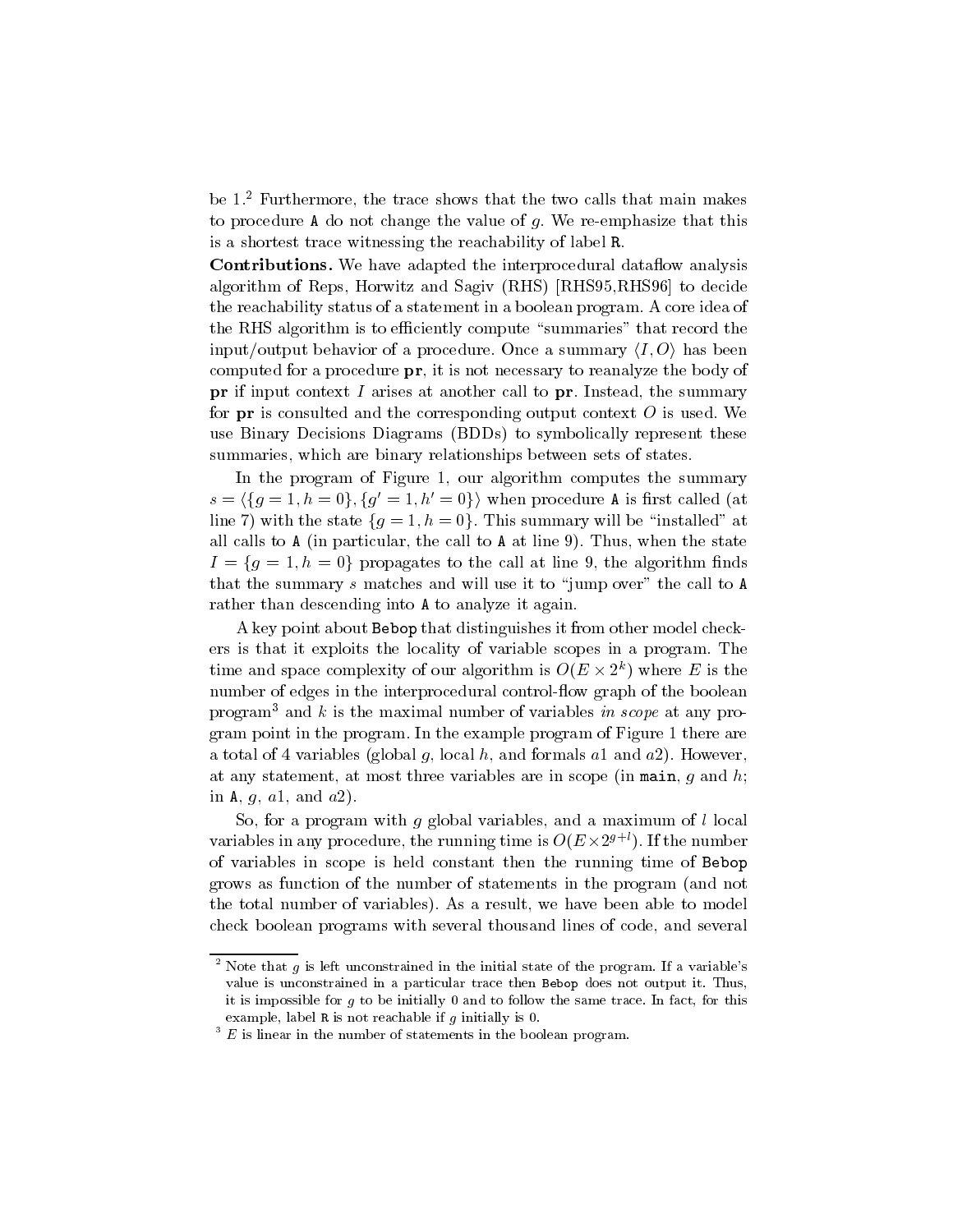thousand variables in a few minutes (the largest example we report in Section 4 has 2401 variables).

A second major idea in Bebop is to use an explicit control-flow graph representation rather than encode the control flow of a boolean program using BDDs. This implementation decision is an important one, as it allows us to optimize the model checking algorithm using well-known techniques from compiler optimization. We explain two such techniuqes  $\frac{1}{\text{like}}$  ranges and modication/reference analysis— to reduce the number of variables in support of the BDDs that represent the reachable states at a program point.

Overview. Section 2 presents the syntax and semantics of boolean programs. Section 3 describes our adaption of the RHS algorithm to use BDDs to solve the reachability problem for boolean programs. Section 4 evaluates the performance of Bebop. Section 5 reviews related work and Section 6 looks towards future work.

## 2 Boolean Programs

#### 2.1 Syntax

Figure 2 presents the syntax of boolean programs. We will comment on noteworthy aspects of it here. Boolean variables are either global (if they are declared outside the scope of a procedure) or local (if they are declared inside the scope of a procedure). Since there is only one type in the boolean programming language, variable declarations need not specify a type. Variables are statically scoped, as in C. A variable identifier is either a C-style identifer or an arbitrary string between the characters " $\{$ " and ". The latter form is useful for creating boolean variables with names denoting predicates in another language (such as  $\{\ast p = \ast q\}$ ).

There are two constants in the language: 0 (false) and 1 (true). Expressions are built in the usual way from these constants, variables and the standard logical connectives.

The statement sub-language  $(s t m t)$  is very similar to that of C, with a few exceptions. Statements may be labelled, as in C. A parallel assignment statement allows the simultaneous assignment of a set of values to a set of variables. Procedure calls use call-by-value parameter passing.4 There

 $^\circ$  Boolean programs support return values from procedures, but to simplify the technical presentation we have omitted their description here. A return value of a procedure can be modelled with a single global variable, where the global variable is assigned immediately preceding a return and copied immediately after the return into the local state of the calling procedure.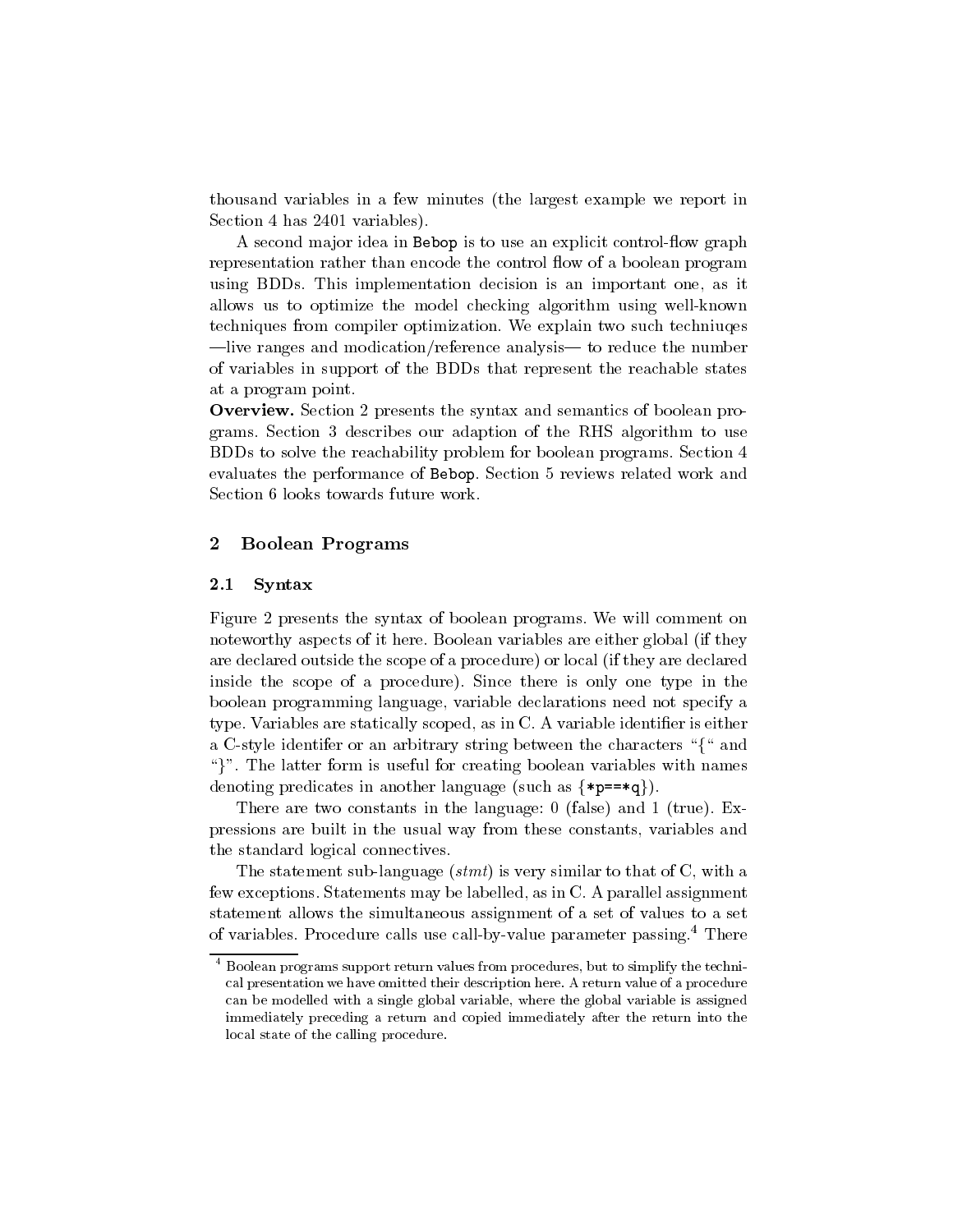| Syntax                                                |                                                                                                                                      | Description                                                        |
|-------------------------------------------------------|--------------------------------------------------------------------------------------------------------------------------------------|--------------------------------------------------------------------|
|                                                       | $\textit{prog} ::= \textit{decl} * \textit{proc} *$                                                                                  | A program is a list of global<br>variable declarations followed by |
|                                                       |                                                                                                                                      | a list of procedure definitions                                    |
|                                                       | $\text{del} :: = \text{ decl } id +$                                                                                                 | Declaration of variables                                           |
|                                                       | $id ::= [\mathbf{a} - \mathbf{z} \mathbf{A} - \mathbf{Z}] [\mathbf{a} - \mathbf{z} \mathbf{A} - \mathbf{Z} \mathbf{0} - \mathbf{9}]$ | An identifier can be a regular                                     |
|                                                       |                                                                                                                                      | $C$ -style identifier                                              |
|                                                       | $\{string\}$                                                                                                                         | or a string of characters                                          |
|                                                       |                                                                                                                                      | between $\{ \}'$ and $\{ \}'$                                      |
|                                                       | proc ::= id (id*) begin decl* sseq end                                                                                               | Procedure definition                                               |
| $\overline{\textit{sseg}} ::= \textit{lstmt}^+$       |                                                                                                                                      | Sequence of statements                                             |
| $lstmt ::= stmt$                                      |                                                                                                                                      |                                                                    |
|                                                       | $id: \, stmt$                                                                                                                        | Labelled statement                                                 |
| $stmt ::=$ skip;                                      |                                                                                                                                      |                                                                    |
|                                                       | print ( $\exp r +$ );                                                                                                                |                                                                    |
|                                                       | $\text{goto } id$ ;                                                                                                                  |                                                                    |
|                                                       | return;                                                                                                                              |                                                                    |
|                                                       | $id^+ := exp r^+;$                                                                                                                   | Parallel assignment                                                |
|                                                       | if ( $\textit{decider}$ ) then $\textit{sseq}$ else $\textit{sseq}$ fi                                                               | <i>Conditional statement</i>                                       |
|                                                       | while (decider) do sseq od                                                                                                           | <i>Iteration</i> statement                                         |
|                                                       | assert (decider);                                                                                                                    | Assert statement                                                   |
|                                                       | $id$ (expr <sup>*</sup> );                                                                                                           | Procedure call                                                     |
| $decider ::= ?$                                       |                                                                                                                                      | Non-deterministic choice                                           |
|                                                       | $\exp r$                                                                                                                             |                                                                    |
|                                                       | $expr ::= expr\ binop\ expr$                                                                                                         |                                                                    |
|                                                       | $!$ expr                                                                                                                             | Negation                                                           |
|                                                       | $(\exp r)$                                                                                                                           |                                                                    |
|                                                       | id                                                                                                                                   |                                                                    |
|                                                       | const                                                                                                                                |                                                                    |
| $\binom{binop}{ }{\cdot}$ ::= $\binom{def}{ }{\cdot}$ | $\cdot_{\&}$<br>$^{\prime}$ $\wedge^{\prime}$<br>$^{\prime}$ ! $=^{\prime}$<br>'='                                                   | $\Rightarrow$ Logical connectives                                  |
| $const ::= 0 \mid 1$                                  |                                                                                                                                      | False/True                                                         |

Fig. 2. The syntax of boolean programs.

are three statements that can affect the control flow of a program: if, while and assert. Note that the predicate of these three statements is a decider, which can be used to model non-determinism. A decider is either a boolean expression which evaluates (deterministically) to 0 or 1, or "?", which evaluates to 0 or 1 non-deterministically.

## 2.2 Statements, Variables and Scope

The term statement denotes an instance that can be derived from the nonterminal stmt (see Figure 2). Let  $B$  be a boolean program with  $n$ statements and  $p$  procedures. We assign a unique  $index$  to each statement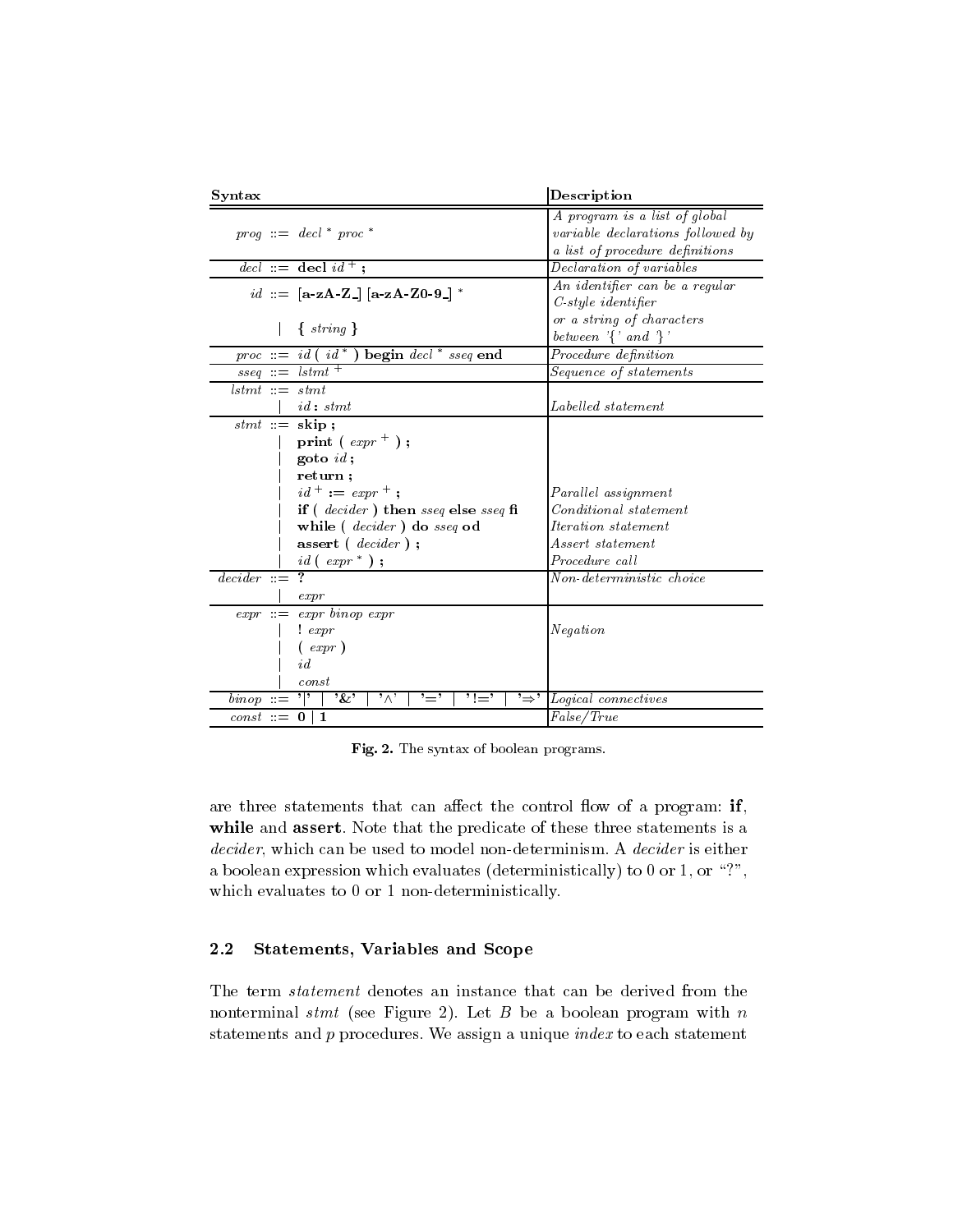in B in the range  $1 \ldots n$  and a unique index to each procedure in B in  $\sum_{i=1}^n$   $\sum_{i=1}^n$  i.e.  $\sum_{i=1}^n$   $\sum_{i=1}^n$   $\sum_{i=1}^n$  i.e.  $\sum_{i=1}^n$  i.e.  $\sum_{i=1}^n$  i.e.  $\sum_{i=1}^n$ 

To simplify presentation of the semantics, we assume that variable names and statement labels are globally unique in B. Let  $V(B)$  be the set of all variables in B. Let  $Globals(B)$  be the set of global variables of B. Let  $Formals_B(i)$  be the set of formal parameters of the procedure that contains  $s_i$ . Let  $Locals_B(i)$  be the set of local variables and formal parameters of the procedure that contains si. For all  $i, \pm, \pm, \pm, \pm, \cdots$ For all  $B$  (i)  $\equiv$  . Hence  $B$  (i). Let  $\equiv$  and set  $F$  of  $B$  (i) denote the set of all variables of <sup>B</sup> whose scope includes si. For all i, 1 <sup>i</sup> n, InScopeB (i) <sup>=</sup>  $\blacktriangle$  is an equal control  $\blacktriangleright$ .

#### 2.3 The Control-flow Graph

This section defines the control-flow graph of a boolean program. Since boolean programs contain arbitrary intra-procedural control flow (via the goto), it is useful to present the semantics of boolean programs in terms of their controlow graph rather than their syntax. To make the presentation of the control-flow graph simpler, we make the minor syntactic restriction that every call  $c$  to a procedure  $pr$  in a boolean program is immediately followed by a skip statement  $\textbf{skip}_c$ .

The control-flow graph of a boolean program  $B$  is a directed graph  $G_B = (V_B, Sacc_B)$  with set of vertices  $V_B = \{1, 2, \ldots, n + p + 1\}$  and successor function  $Succ_B$  :  $v_B \rightarrow z^{\perp_B}$ . The set  $v_B$  contains one vertex for each statement in <sup>B</sup> (vertices 1 :::n) and one vertex Exit pr for every procedure procedure (vertices n + 1 ::::) + p). In addition, VB contains and International vertex  $Err = n + p + 1$  which is used to model the failure of an assert statement. For any procedure **pr** in B, let  $First_B$  (**pr**) be the index of the rst statement in pr. For any vertex  $\sigma \in V_B$   $(\sigma, \sigma)$ , let ProcofB $(\sigma, \sigma)$ the index of the procedure containing  $v$ .

The successor function  $Succ_B$  is defined in terms of the function  $N^{\text{max}}_{\text{max}}$  :  $\{1, 2, \ldots, n\}$   $\rightarrow$   $\{1, 2, \ldots, n\}$   $\rightarrow$   $\{n\}$  which maps statement indices to their lexical successor if one exists, or to the exit node of the containing procedure otherwise.  $Next_B(i)$  has a recursive definition based on the syntax tree of  $B$  (see Figure 2). In this tree, each statement has an sseq node as its parent. The sequence of statements derived from the *sseq* parent of statement  $s_i$  is called the *containing sequence* of  $s_i$ . If  $s_i$  is not the last statement in its containing sequence then  $Next_B (i)$  is the index of the statement immediately following si in this sequence. Otherwise, let <sup>a</sup> be the closest and sinter since  $\alpha$  in the syntax tree such that  $\alpha$  in the state  $\alpha$  is a state  $\alpha$ and  $(2)$  a is not the last statement in a's containing sequence. If such a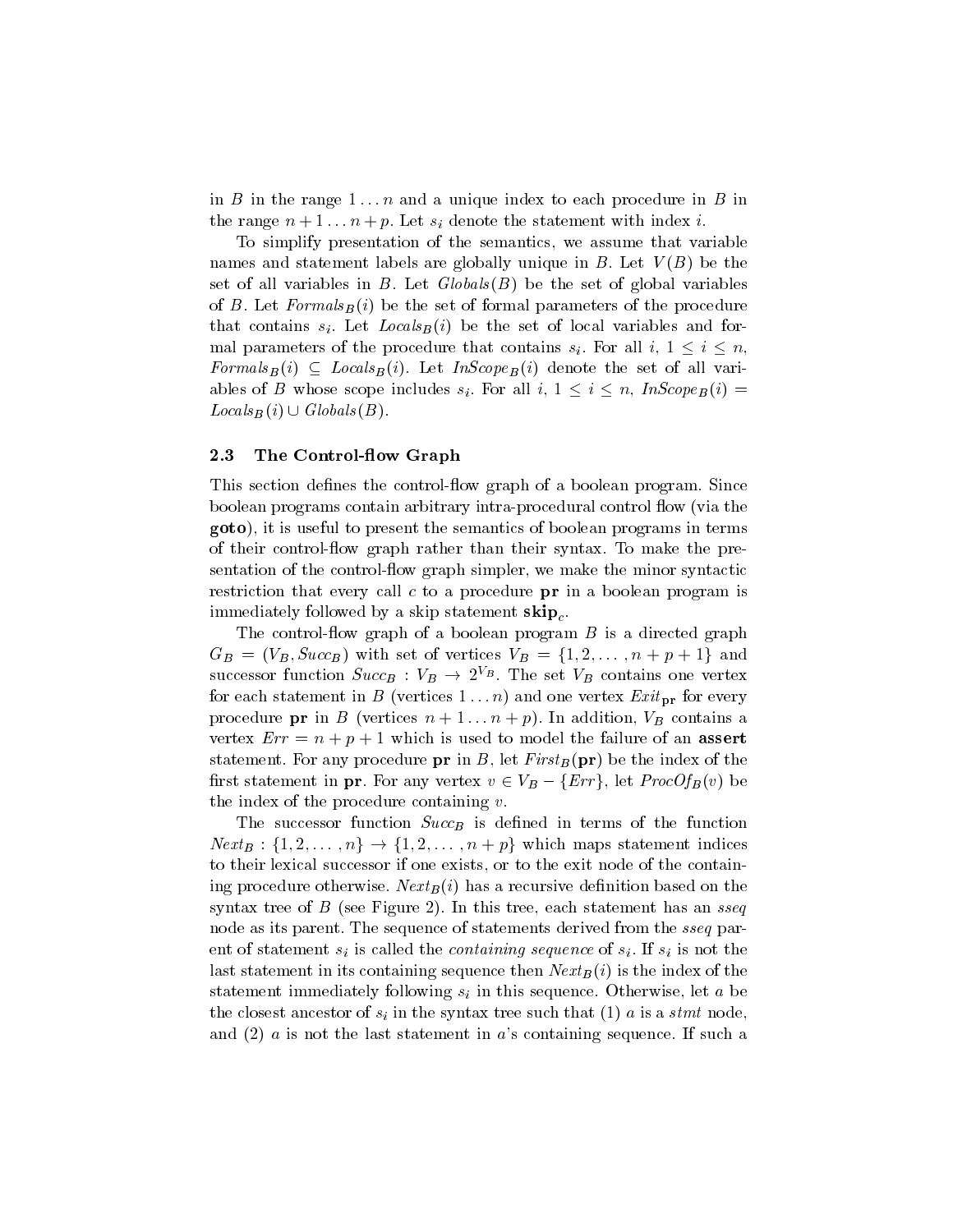node a exists, then  $Next_B (i)$  is the index of the statement immediately following a in its containing sequence. Otherwise,  $Next_B(s_i) = Ext_{\text{pr}}$ , where  $\mathbf{pr} = ProcOf_B(i)$ .

If sj is a procedure called we define Return  $D(\{j\})$  . The signal (j) (which called  $D(\{j\})$ is guaranteed to be a skip statement because of the syntactic restriction we previously placed on boolean programs).

We now define  $\sim$  we have  $\beta$  is the  $\beta$  using Return bin  $\beta$  . For  $1 \equiv 1 \equiv 1 \pmod{2}$ value of  $Succ_B (i)$  depends on the statement  $s_i$ , as follows:

- ${\bf s}$  is  ${\bf s}$  is  ${\bf s}$  is the statement success. labelled L.
- ${\bf I}$  is a parallel assignment, since  ${\bf I}$  or primers then statement then  ${\bf I}$  (i)  ${\bf I}$  $\{Next_B(i)\}.$
- ${\bf x}$  is a return statement then SuccB (i) = feating present present products where  ${\bf x}$  $ProcOf_B(i)$ .
- ${\bf 1}$  is an if statement then SuccB (v) = for  ${\bf 1}$  (v),  ${\bf 1}$ , where  $Tsucc_B(i)$  is the index of the first statement in the **then** branch of the if and  $Fsucc_B(i)$  is the index of the first statement in the else branch of the if .
- ${\bf I} = -{\bf i}$  is a while statement then SuccB (i)  ${\bf I} = -{\bf i}$  (i)  ${\bf B}$  (i)  ${\bf i}$  (i)g, for where  $Tsucc_B(i)$  is the first statement in the body of the while loop and  $Fsucc_B (i) = Next_B (i)$ .
- $\mathcal{L} = \mathcal{L} \left( \begin{array}{ccc} 1 & \text{if } 1 \leq i \leq n-1 \end{array} \right)$ where  $Tsucc_B(i) = Next_B(i)$  and  $Fsucc_B(i) = n + p + 1$  (the Err vertex).
- ${\bf P} = {\bf P}$  is a procedure called to procedure procedure succeB (i)  ${\bf P} = {\bf P}$ .

which is now defined by  $\omega$  is  $\mu$  (ii) for the  $\mu$  interprettion is for the  $\mu$  vertices  $\mu$ associated with the p procedures of B). Given exit vertex  $\mathbf{H}$  and  $\mathbf{H}$ procedure pr, we have

$$
Succ_B(Exit_{\text{pr}}) = \{ReturnPt_B(j) \mid statement s_i \text{ is a call to } \text{pr} \}
$$

Finally,  $Succ_B (Err) = \{\}$ . That is, the vertex  $Err$  has no successors.

The control-flow graph of a boolean program can be constructed in time and space linear  $n + p$ , the number of statements and procedures in the program.

## 2.4 A Transition System for Boolean Programs

 $\mathcal{F}$  is a set  $\mathcal{F}$  is a substitution to value that associates that associates that associates that associates that associates the set of  $\mathcal{F}$ every boolean variable in <sup>V</sup> with a boolean value. can be extended to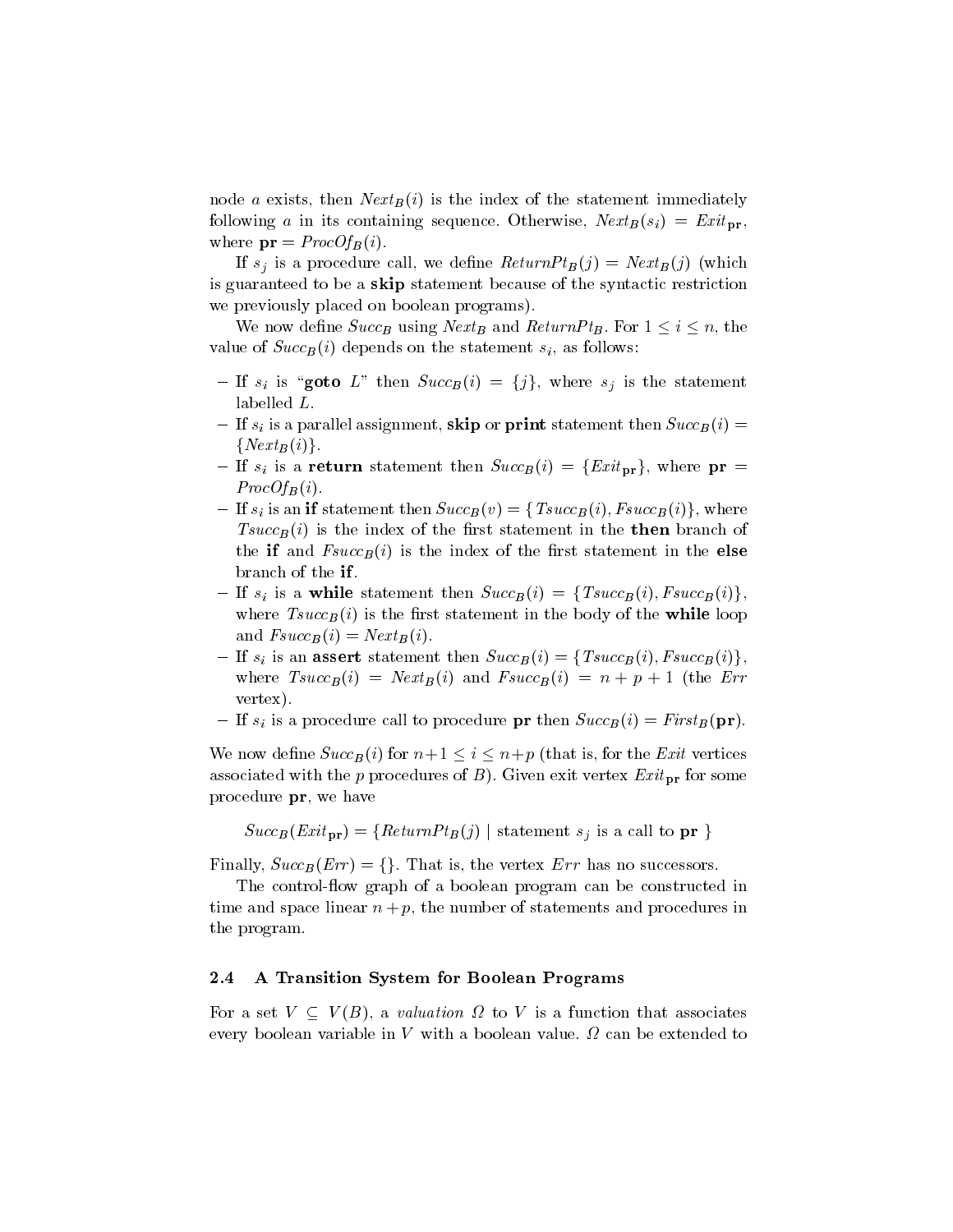expressions over V (see  $\exp r$  in Figure 2) in the usual way. For example, if <sup>V</sup> = fx; yg, and = f(x; 1); (y; 0)g then (xjy) = 1. For any function  $f: D \to R$ ,  $a \in D$ ,  $r \in R$ ,  $f |a/r| : D \to R$  is defined as  $f |a/r| (a) = r$ if  $a = a$ , and  $f(a)$  otherwise. For example, if  $V = \{x, y\}$ , and  $\Omega =$ f(x; 1); (y; 0)g then [x=0] = f(x; 0); (y; 0)g:

A state  $\eta$  of D is a pair  $\langle v, 32 \rangle$ , where  $v \in V_B$  and  $32$  is a valuation to the variables in  $InScope_B (i)$ . States (B) is the set of all states of B. Intuitively, a state contains the program counter  $(i)$  and values to all the variables visible at that point ( ). Note that our denition of state is dierent from the conventional notion of a program state, which includes a call stack. The projection operator  $T$  maps a state to its vertex.  $T(\ell, 32) = \ell$ . We can extend  $\Gamma$  to operate on sequences of states in the usual way. We define a set  $\Sigma(B)$  of terminals:

$$
\Sigma(B) = \{\sigma\} \cup \{ \langle \text{call}, i, \Delta \rangle, \langle \text{ret}, i, \Delta \rangle \mid \exists j \in V_B, s_j \text{ is a procedure call,}
$$
  
\n
$$
i = ReturnPt_B(j), \text{ and}
$$
  
\n
$$
\Delta \text{ is a valuation to } Locals_B(j) \}
$$

It is clear that  $\Sigma(B)$  is finite since all variables in B are boolean variables. Terminals are either  $\sigma$ , which is a place holder, or triples that are introduced whenever there is a procedure call in  $B$ . The first component of the triple is either call or ret, corresponding to the actions of a call to and return from that procedure, the second is the return point of the call, and the third component keeps track of values of local variables of the calling procedure at the time of the call.

We use  $\eta_1 \stackrel{\alpha}{\rightarrow} \eta_2$ , to denote that B can make an  $\alpha$ -labeled transition from state  $\eta_1$  to state  $\eta_2$ . Formally,  $\eta_1 \rightarrow_B \eta_2$  holds if  $\eta_1 = \langle i_1, \Omega_1 \rangle \in$  $Sutes(D), \eta_2 = \langle q_2, q_2 \rangle \in Sutes(D), \text{ and } \alpha \in \mathcal{Z}(D), \text{ where the condition }$ tions on  $\eta_1$ ,  $\eta_2$  and  $\alpha$  for each statement construct are shown in Table 1. We explain the table below:

- The transitions for skip, print, goto and return are the same. All these statements have exactly one control-flow successor. For vertices  $v$ such that  $Succ_B (v) = \{w\}$ , we define  $sSucc_B (v) = w$ . Each statement passes control to its single successor  $sSucc_B (i_1)$  and does not change the state of the program.
- The transition for parallel assignment again passes control to the sole successor of the statement and the state changes in the expected manner.
- The transitions for if, while and assert statements are identical. If the value of the decider  $d$  associated with the statement is ? then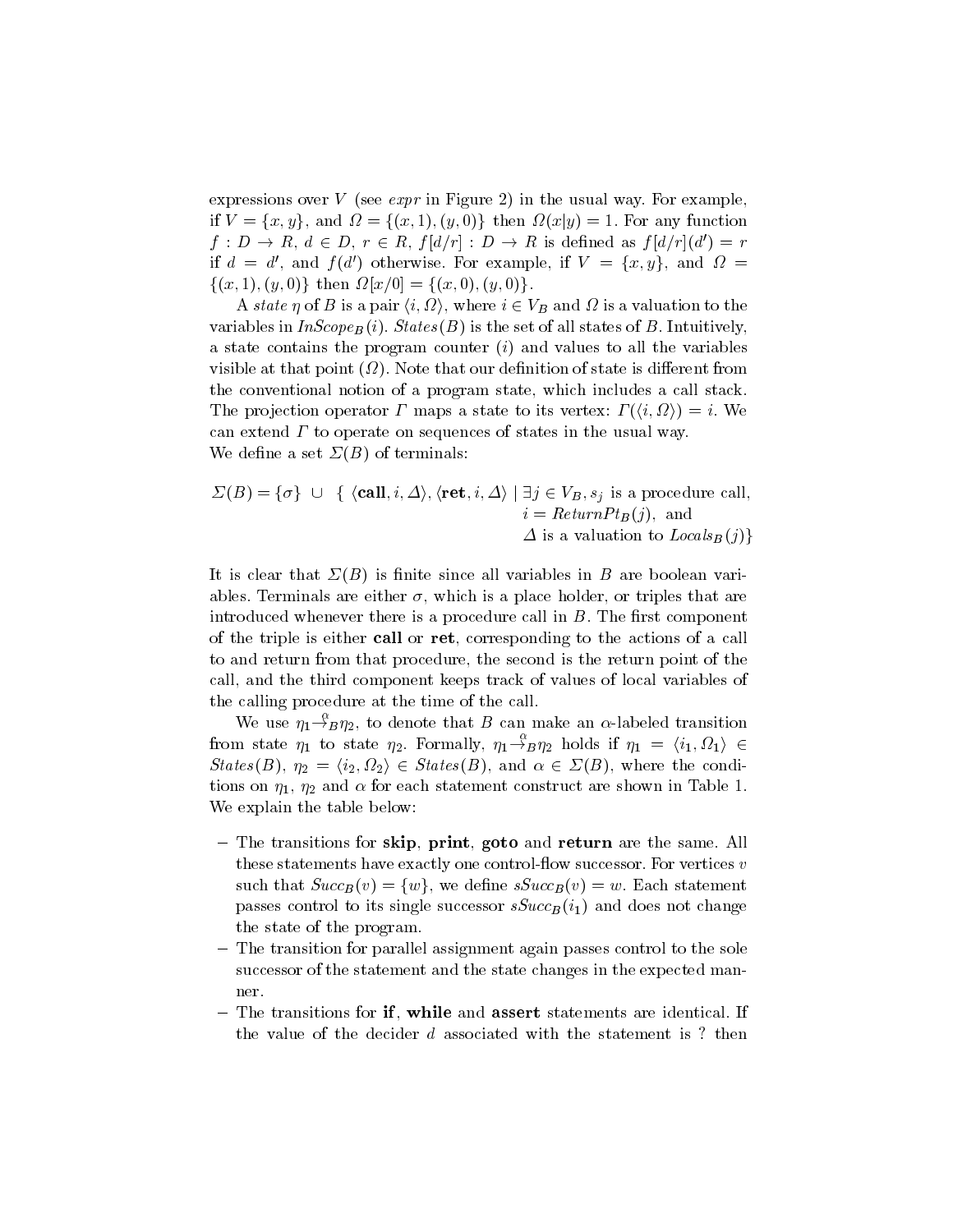| $\mathbf{i}_1$                                       | $\alpha$                                                                                                                                                                                                                                      | $i_{2}$                                                                                                                                    | $\Omega_2$                                                                                                                         |
|------------------------------------------------------|-----------------------------------------------------------------------------------------------------------------------------------------------------------------------------------------------------------------------------------------------|--------------------------------------------------------------------------------------------------------------------------------------------|------------------------------------------------------------------------------------------------------------------------------------|
| skip<br>print<br>goto<br>return                      | $\alpha = \sigma$                                                                                                                                                                                                                             | $i_2 = sSucc_B(i_1)$                                                                                                                       | $\Omega_2 = \Omega_1$                                                                                                              |
| $x_1, \ldots, x_k :=$<br>$e_1, \ldots, e_k$          | $\alpha = \sigma$                                                                                                                                                                                                                             | $i_2 = sSucc_B(i_1)$                                                                                                                       | $\Omega_2 = \Omega_1[x_1/\Omega_1(e_1))]$<br>$\cdots$ $\left[x_k/\Omega_1(e_k)\right]$                                             |
| if(d)<br>$\mathbf{while}(d)$<br>$\mathbf{assert}(d)$ | $\alpha = \sigma$                                                                                                                                                                                                                             | if $d = ?$<br>$i_2 \in Succ_B(i_1)$<br>if $\Omega_1(d) = 1$<br>$i_2 = Tsucc_B(i_1)$<br>if $\Omega_1(d) = 0$<br>$i_2 = \text{Fsucc}_B(i_1)$ | $\Omega_2 = \Omega_1$                                                                                                              |
|                                                      | $\left \mathbf{pr}(e_1,\ldots,e_k)\right \begin{cases} \alpha = \langle \mathbf{call}, ReturnPt_B(i_1), \Delta \rangle, \\ \Delta(x) = \Omega_1(x), \ \forall \ x \in \mathit{Locals}_B(i_1) \end{cases} i_2 = \mathit{First}_B(\mathbf{pr})$ |                                                                                                                                            | $\Omega_2(x_i) = \Omega_1(e_i),$<br>$\forall x_i \in Formals_B(i_2)$<br>$\Omega_2(q) = \Omega_1(q),$<br>$\forall q \in Globals(B)$ |
| $Exit_{\textbf{pr}}$                                 | $\alpha = \langle \textbf{ret}, i_2, \Delta \rangle$                                                                                                                                                                                          | $i_2 \in Succ_B(i_1)$                                                                                                                      | $\Omega_2(q) = \Omega_1(q),$<br>$\forall q \in Globals(B)$<br>$\Omega_2(x) = \Delta(x),$<br>$\forall x \in \text{Locals}_B(i_2)$   |

Table 1. Conditions on the state transitions  $\langle i_1, \Omega_1 \rangle \rightarrow_B \langle i_2, \Omega_2 \rangle$ , for each vertex type of  $i_1$ . See the text for a full explanation.

the successor is chosen non-deterministically from the set  $Succ_B (i_1)$ . Otherwise, <sup>d</sup> is a boolean expression and is evaluated in the current state to determine the successor.

- The transition for a call statement  $s_{i_1}$  contains the  $\alpha$  label

 $\langle \textbf{call}, \textit{ReturnPt}_B(i_1), \Delta \rangle$ 

where  $\Delta$  records the values of the local variables at  $i_1$  from the state 1. The next state, <sup>2</sup> gives new values to the formal parameters of the called procedure based on the values of the corresponding actual  $\alpha$ rguments in state  $\mathbf{F}_1$ , is arbitrarmore, i.e. constrained to be the same as <sup>1</sup> on the global variables.

 ${\bf -}$  Finally, the transition for an exit vertex  $i_1 = Ext_{{\bf pr}}$  has  $\alpha = \langle {\bf ret}, i_2, \Delta \rangle$ , where i2 month be a successor of i1. The output state  $\Delta$  is constrained in  $\Delta$ as follows: If  $\Delta$  for any superior with the correct complete with the following  $\Delta$  for any superior  $\Delta$ agree with  $\Delta$  on the local variables in scope at  $i_2$ .

## 2.5 Trace Semantics

We now are in a position to give a trace semantics to boolean programs based on a context-free grammar  $\sigma$  (B) over the alphabet (B)  $\sigma$  that spec-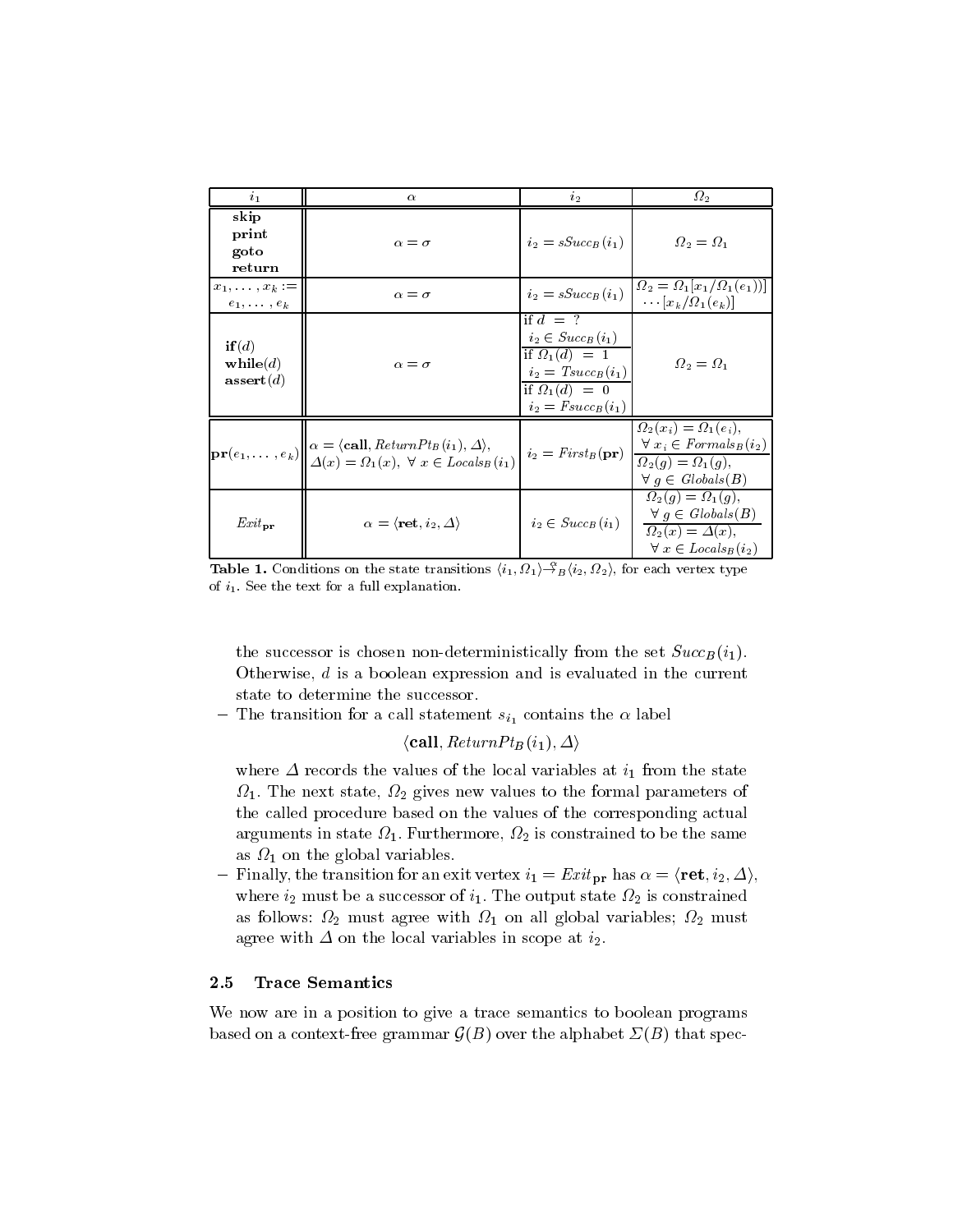| 1. $S \rightarrow MS$                                   | 4. $\forall \langle \mathbf{call}, i, \Delta \rangle, \langle \mathbf{ret}, i, \Delta \rangle \in \Sigma(B) :$ |
|---------------------------------------------------------|----------------------------------------------------------------------------------------------------------------|
| 2. $\forall$ (call, $i, \Delta \rangle \in \Sigma(B)$ : | $M \to \langle \text{call}, i, \Delta \rangle$ M $\langle \text{ret}, i, \Delta \rangle$                       |
| $S \to \langle \mathbf{call}, i, \Delta \rangle S$      | 15. $M \to MM$                                                                                                 |
| 13. $S \rightarrow \epsilon$                            | $\vert \mathbf{6}. \; M \rightarrow \epsilon \vert$                                                            |
|                                                         | 7. $M \rightarrow \sigma$                                                                                      |

Table 2. The production rules Rules  $(2, 1)$  for grammar  $\mathcal{S}(E)$ .

ifies the legal sequences of calls and returns that a boolean program  $B$ may make.

A context-free grammar  $g$  is a  $+\sup$ <sub>r</sub>  $\langle N, I, R, D \rangle$ , where N is a set of nonterminals,  $T$  is a set of terminals,  $R$  is a set of production rules and  $z \in \mathbb{R}$ . It a start symbol. For each program  $\mathbb{R}$ , we define a grammar  $\mathcal{G}(B) = \langle \{S, M\}, \Sigma(B), \mathit{Rules}(B), S \rangle$ , where  $Rules(B)$  is defined by the productions of Table 2.

If we view the terminals  $\langle \textbf{call}, i, \Delta \rangle$  and  $\langle \textbf{ret}, i, \Delta \rangle$  from  $\Sigma(B)$  as matching left and right parentheses, the language  $\mathcal{L}(\mathcal{G}(B))$  is the set of all strings over  $\Sigma(B)$  that are sequences of partially-balanced parentheses. That is, every right parenthesis  $\langle \text{ret}, i, \Delta \rangle$  is balanced by a preceding  $\langle \text{call}, i, \Delta \rangle$  but the converse need not hold. The  $\Delta$  component insures that the values of local variables at the time of a return are the same as they were at the time of the corresponding call (this must be the case because boolean programs have a call-by-value semantics). The nonterminal <sup>M</sup> generates all sequences of balanced calls and returns, and <sup>S</sup> generates all sequences of partially balanced calls and returns. This allows us to reason about non-terminating or abortive executions. Note again that the number of productions is finite because  $B$  contains only boolean variables.

We assume that  $B$  contains a distinguished procedure named main, which is the initial procedure that executes. A state  $\eta = \langle v, v^2 \rangle$  is *initial* if  $i = First_B(\text{main})$  (all variables can take on arbitrary initial values). A finite sequence  $\overline{\eta} = \eta_0 \rightarrow_B^2 \eta_1 \rightarrow_B^2 \cdots \eta_{m-1} \rightarrow_B^2 \eta_m$  is a *trajectory* of B if (1) for all  $0 \leq i < m$ ,  $\eta_i \stackrel{\alpha_i}{\rightarrow} \eta_{i+1}$ , and (2)  $\alpha_1 \ldots \alpha_m \in \mathcal{L}(\mathcal{G}(B))$ . A trajectory  $\overline{\eta}$ for all  $0 \le i < m$ ,  $\eta_i \rightarrow_B^s \eta_{i+1}$ , and (2)  $\alpha_1 \dots \alpha_m \in \mathcal{L}(\mathcal{G}(B))$ . A trajectory  $\overline{\eta}$  is called an *initialized trajectory* if  $\eta_0$  is an initial state of B. If  $\overline{\eta}$  is an initialized trajectory, then its projection to vertices  $\Gamma(\eta_0), \Gamma(\eta_1), \ldots, \Gamma(\eta_n)$ is called a trace of B. The semantics of a boolean program is its set of traces. A state  $\eta$  of B is reachable if there exists an initialized trajectory of B that ends in . An vertex v 2 vB is reached if the state  $\sim$  there exists a trace exists a trace of of  $B$  that ends in vertex  $v$ .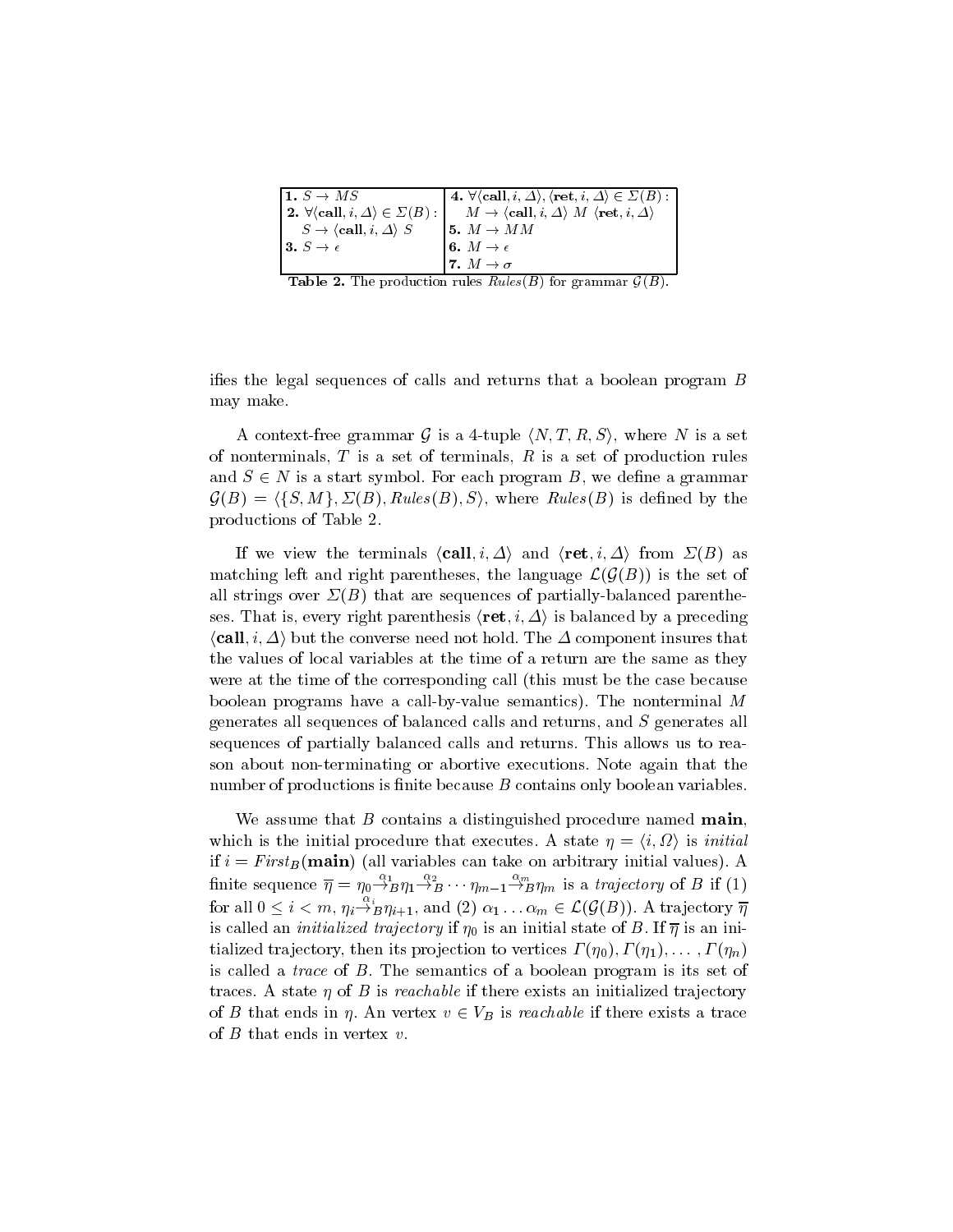## 3 Boolean Programs Reachability via Interprocedural Dataflow Analysis and BDDs

In this section, we present an interprocedural data flow analysis that, given a boolean program B and its control-to control  $\alpha$  and  $\alpha$ ;  $\alpha$ ; successively; successively; successively; termines the reachability status of every vertex in  $V_B$ . We describe and present the algorithm, show how it can be extended to report short trajectories (when a vertex is found to be reachable), and describe several optimizations that we plan to make to the algorithm.

#### 3.1 The RHS Algorithm, Generalized

As discussed in the Introduction, we have generalized the interprocedural dataflow algorithm of Reps-Horwitz-Sagiv (RHS) [RHS95, RHS96]. The main idea of this algorithm is to compute \path edges" that represent the reachability status of a vertex in a control-flow graph and to compute "summary edges" that record the input/output behavior of a procedure. We (re)define path and summary edges as follows:

 $\blacksquare$  and  $\blacksquare$  edges. Let v be a vertex in VB and let  $\blacksquare$  . And  $\blacksquare$ path edge incluent into a vertex v, is a pair of valuations  $\langle \Omega_e, \Omega_v \rangle$ , such  $t$ hat $(1)$  there is a initialized trajectory  $\eta_1 = \langle \Gamma \nu s \nu_B \rangle$  (main),  $s \nu_1 \ldots \langle e, s \nu_e \rangle$ , and (2) there is a trajectory  $\eta_2 = \langle e, s e \rangle \dots \langle e, s e \rangle$  that does not contain the exit vertex  $\equiv$   $\cdots$   $\Gamma$   $v$   $\sigma$   $\cup$   $B$  (v) (exclusive of v itself ). For each vertex v, PathEdges (v) is the set of all path edges incident into v.

A summary edge is a special kind of path edges that records the behavior of a procedure.

 $\mathbb{R}^n$  summaring a vertex in  $\mathbb{R}^n$  representing a procedure and  $\mathbb{R}^n$  representing a procedure and  $\mathbb{R}^n$ call with corresponding statement  $s_c = \mathbf{\mu}(\epsilon_1, \epsilon_2, ... \epsilon_k)$ . A summary edge associated with c is a pair or valuations  $\{12, 12/$ , such that all the local variables in LocalsB (e) are equal in Local in Local in  $\alpha$  and  $\alpha$  in  $\alpha$ change according to some path edge from the entry to the exit of the callee. Suppose P is the set of path edges at Exit pr. We define Eq. (P; )  $\mathbf{P}$ as the set of summary edges obtained by \lifting" the set of path edges P to the call c, while respecting the semantics of the call and return

The valuations  $\nu_e$  and  $\nu_u$  are defined with respect to the set of variables  $V$  =  $InScopeB (e) = InScopeB (v).$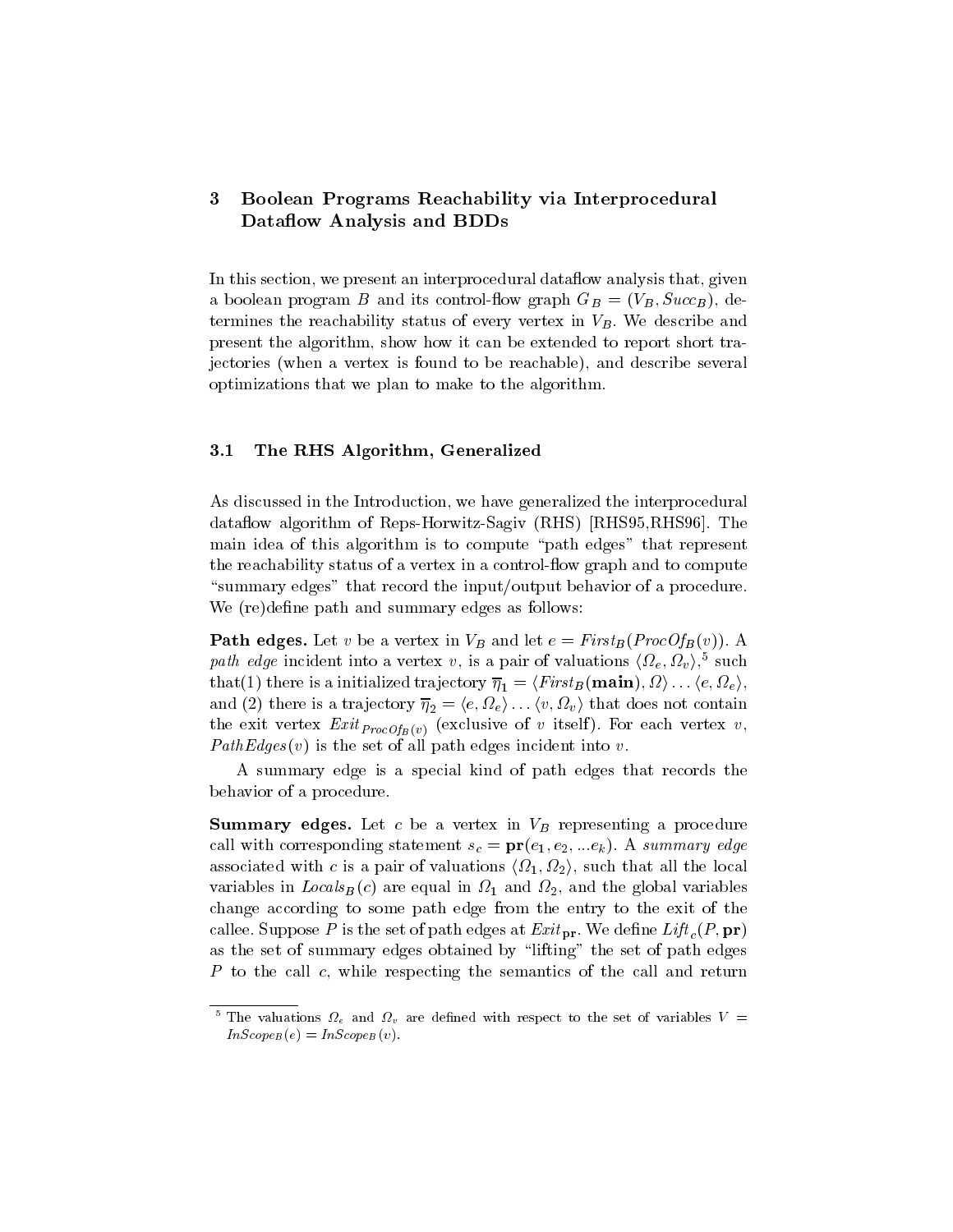transitions from Table 1. Formally

$$
Lift_c(P, \mathbf{pr}) = \{ \langle \Omega_1, \Omega_2 \rangle \mid \exists \langle \Omega_i, \Omega_o \rangle \in P, \text{ and}
$$
  
\n
$$
\forall x \in \text{Locals}_B(c) : \Omega_1(x) = \Omega_2(x), \text{ and}
$$
  
\n
$$
\forall x \in \text{Globals}(B) : (\Omega_1(x) = \Omega_i(x)) \wedge (\Omega_2(x) = \Omega_o(x)), \text{ and}
$$
  
\n
$$
\forall \text{formals } y_j \text{ of } \mathbf{pr} \text{ and actuals } e_j : \Omega_1(e_j) = \Omega_i(y_j) \}
$$

For each vertex v in Call<sub>B</sub>, SummaryEdges(v) is the set of summary edges associated with v. As the algorithm proceeds,  $SummaryEdges(v)$ is incrementally computed for each call site. Summary edges are used to avoid revisiting portions of the state space that have already been explored, and enable analysis of programs with procedures and recursion.

Let Call<sub>B</sub> be the set of vertices in  $V_B$  that represent call statements. Let  $Exit_B$  be the set of exit vertices in  $V_B$ . Let  $Cond_B$  be the set of vertices in VB that represent that the conditions if  $\alpha$ 

Transfer Functions. With each vertex <sup>v</sup> such that sv we associate a transfer function  $Transfer_v$ . With each vertex  $v \in Cond_B$ , we associate two transfers functions  $\mathcal{I}$  and  $\mathcal{I}$  v;  $\mathcal{I}$  are  $\mathcal{I}$  . The  $\mathcal{I}$  v;  $\mathcal{I}$  and  $\mathcal{I}$  are  $\mathcal{I}$  and  $\mathcal{I}$  are  $\mathcal{I}$  and  $\mathcal{I}$  are  $\mathcal{I}$  and  $\mathcal{I}$  are  $\mathcal{I}$  and  $\$ definition of these functions is given in Table 3. Given two sets of pairs of valuations, S and T,  $Join(S,T)$  is the image of set S with respect to The transfer function T . Formally  $J \circ h \circ (\beta, T) = \frac{1}{2} \left( \frac{3}{2} \right) \left( \frac{3}{2} \right) \left( \frac{3}{2} \right) \left( \frac{3}{2} \right) \left( \frac{3}{2} \right)$  $S \wedge \langle \Omega_j, \Omega_2 \rangle \in T$ . During the processing of calls, in addition to applying the transfer function, the algorithm uses the function  $SelfLoop$  which takes a set of path edges, and makes self-loops with the targets of the edges. Formally,  $\mathcal{S}eij\mathcal{L}o\mathcal{L}(\mathcal{S}) = \int \frac{3}{2}, \frac{3}{2}i$   $\int$   $\int$   $\frac{1}{2}i$ ,  $\frac{3}{2}i$ ,  $\frac{3}{2}i$   $\in$   $\mathcal{S}$  f.

 $2\pi$  generalization of the RHS algorithm is shown in Figure 3. The algorithm uses a worklist, and computes path edges and summary edges in a directed, demand-driven manner, starting with the entry vertex of main (the only vertex initially known to be reachable). In the algorithm, path edges are used to compute summary edges, and vice versa. In our implementation, we use BDDs to represent transfer functions, path edges, and summary edges. As is usual with BDDs, a boolean expression <sup>e</sup> de- $\frac{1}{2}$  . The set of states  $\frac{1}{2}$  states of  $\frac{1}{2}$  states can be set of  $\frac{1}{2}$  such that  $\frac{1}{2}$ easily be represented with a single BDD using primed versions of the variables in  $V(B)$  to represent the variables in the second state. Since transfer functions, path edges, and summary edges are sets of pairs of states, we can represent and manipulate them using BDDs.

Upon termination of the algorithm, the set of path edges for a vertex v is empty in the case of the canonical decomposition in the case of the case of the generate and the case of shortest trajectory to  $v$ , as described in the next section.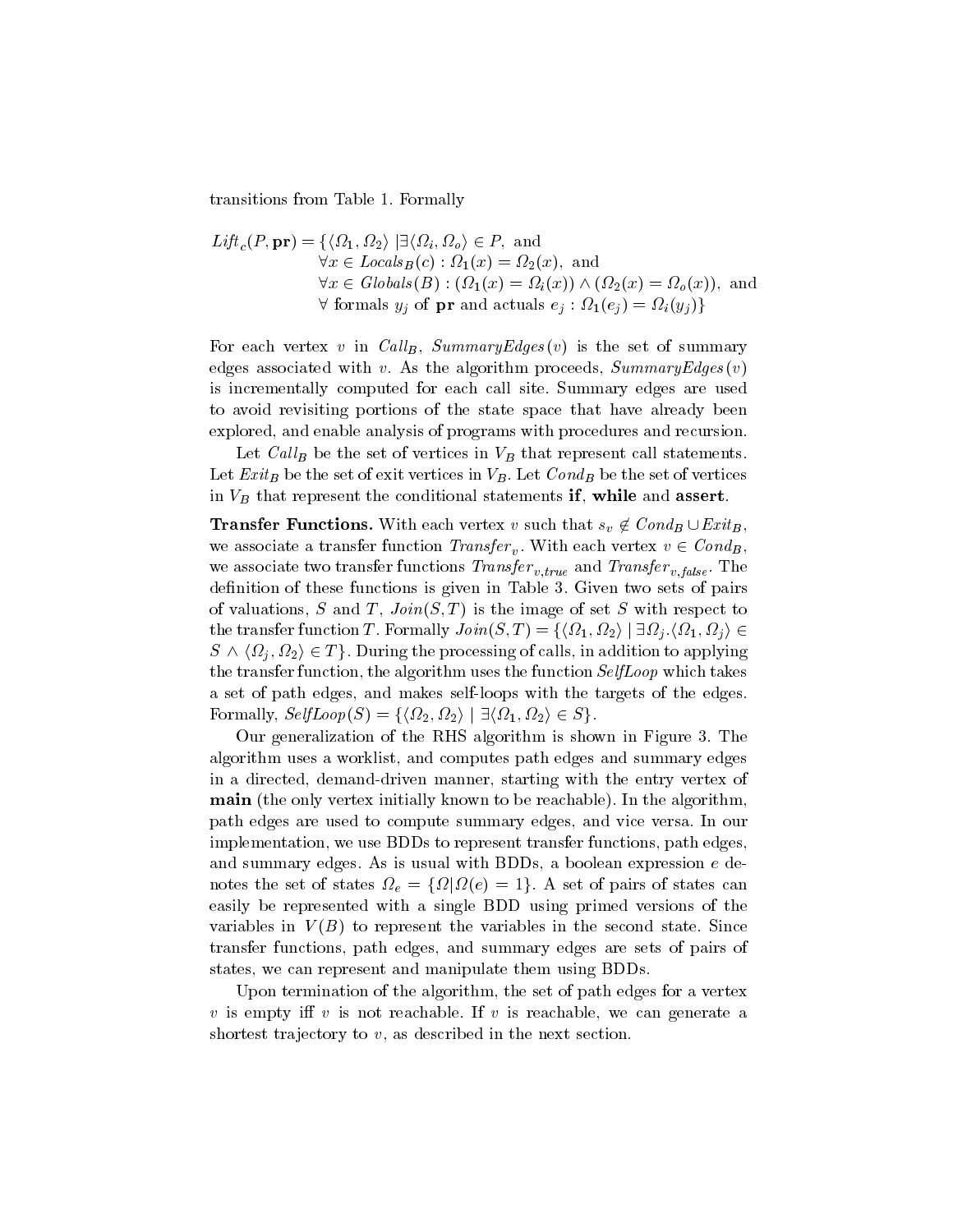```
global
Path Edges, Summary Edges, WorkList% \begin{equation} \left[ \begin{array}{cc} \text{#C} & \text{#C} \\ \text{#C} & \text{#C} \end{array} \right] & \text{#C} \end{equation} \right] \begin{equation} \left[ \begin{array}{cc} \text{#C} & \text{#C} \\ \text{#C} & \text{#C} \end{array} \right] & \text{#C} \end{equation} \begin{equation} \left[ \begin{array}{cc} \text{#C} & \text{#C} \\ \text{#C} & \text{#C} \end{array} \right] & \text{#C} \end{equation} \begin{equation} \left[ \begin{arrayprocedure Propagate(v,p)begin
    if p \geq 1 and \log \log(v) then
        P at the end of p is pathent in P and P and P is pathent in P is pathent in PInsertv into \mathit{WorkList} fi
   \mathbf{f}end
procedure Reachable(G_B)
begin
    for all v \alpha \alpha \beta and \alpha is equal to path \alpha is the path \alphafor all v \in \mathcal{C} and \mathcal{D} are summary \mathcal{D} and \mathcal{D} is \mathcal{D}PathEdges(First_B({\bf main})) :=WorkList := {First_B(main)}f(x) is any value to global value of main variables of main variables of maintenance f(x)while WorkList \neq \emptyset do
       remove vertex v from WorkList
       switch (v)\epsilon \epsilon \epsilon \omega_{\mu\nu}.
               P = Propagate(sSuccB (v),SelfLoop(Solit(PathLLoop(s)(v); Transfer v \mid y))
              Propagate(ReturnPt_B(v),Join(PathEdges(v),SummaryEdges(v)))\cdots \in \equiv \cdots \cdotsfor each \alpha \in success (v) does
                 let
                      \epsilon 2 Call such that we such that \epsilon is \epsilon (c) and \epsilons and \mathcal{L} can be expected to \mathcal{L} . The coronal process of \mathcal{L}in
                      \mathbf{r} s \mathbf{r} is anonour given by \mathbf{r} then the number
                         S university S = S is summary S = S is S = S . Summary S = S is summary S = S is summary S = S is a summary S = S is the summary S = S is the summary S = S is the summary S = S is the summary S = S is the summary S = S 
                         Propagate(w,Join(PathEdges(c),SummaryEdges(c)));
                 ni \cdots \cdots \cdots \cdots \cdots \cdotsP = Propagate\{T, T\}; P (v); P is used (v); Transfer v; P , P , P , P , P , P , P , P , P , P , P , P , P , P , P , P , P , P , P , P , P , P , P , P , P , P , PP = Propagate\{F \mid \{v\} \} , P is unit, P and P and P if \{v\} , T also ))
           case v 2 VB  Cal lB  ExitB  CondB : \mathbf{P} = \mathbf{P} \mathbf{Q} \mathbf{u} \mathbf{v} is a set of \mathbf{Q} \mathbf{u} \mathbf{v} in ) in the set of \mathbf{v} \mathbf{v}for each \alpha \alpha success (v) does
                     Propagate(w,p)ni
end
```
Fig. 3. The model checking algorithm.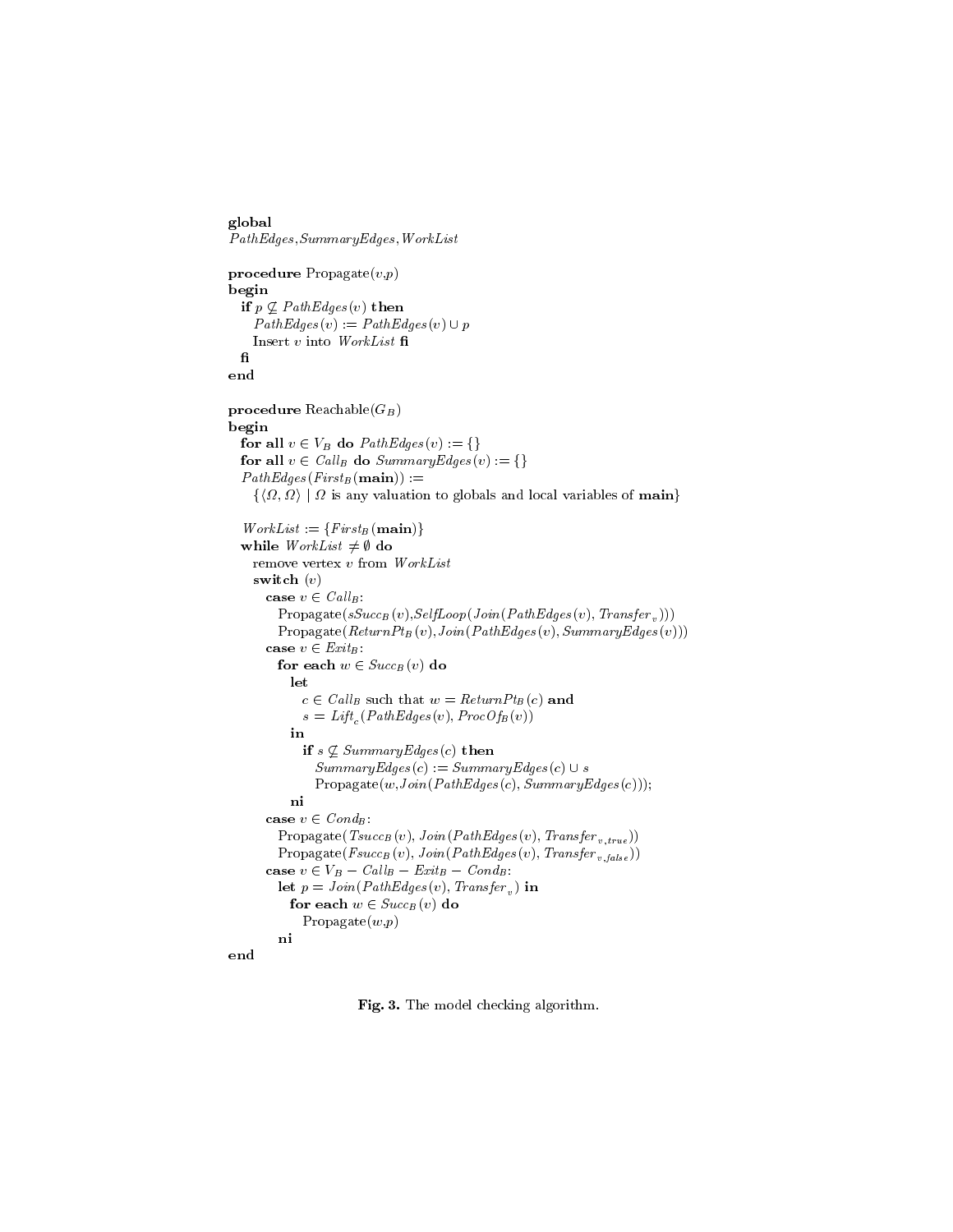| $\boldsymbol{v}$                                     | Transfer <sub>n</sub>                                                                                                                                                                                                                                        |  |
|------------------------------------------------------|--------------------------------------------------------------------------------------------------------------------------------------------------------------------------------------------------------------------------------------------------------------|--|
| skip<br>print<br>goto<br>return                      | $\lambda \langle \Omega_1, \Omega_2 \rangle . (\Omega_2 = \Omega_1)$                                                                                                                                                                                         |  |
| $x_1, \ldots, x_k :=$<br>$e_1, \ldots, e_k$          | $\lambda \langle \Omega_1, \Omega_2 \rangle \langle \Omega_2 = \Omega_1[x_1/\Omega_1(e_1))] \cdots [x_k/\Omega_1(e_k)]$                                                                                                                                      |  |
| if(d)<br>$\mathbf{while}(d)$<br>$\mathbf{assert}(d)$ | $Transfer_{v,true} = \lambda \langle \Omega_1, \Omega_2 \rangle \cdot ((\Omega_1(d) = 1) \wedge (\Omega_2 = \Omega_1))$<br>Transfer <sub>v.false</sub> = $\lambda \langle \Omega_1, \Omega_2 \rangle \cdot ((\Omega_1(d) = 0) \wedge (\Omega_2 = \Omega_1))$ |  |
| $ \mathbf{pr}(e_1,\ldots,e_k) $                      | $\lambda \langle \Omega_1, \Omega_2 \rangle \cdot (\Omega_2 = \Omega_1[x_1/\Omega_1(e_1)] \dots [x_k/\Omega_1(e_k)]),$<br>where $x_1, \ldots, x_k$ are the formal parameters of pr.                                                                          |  |

Table 3. Transfer functions associated with vertices. These are derived directly from the transition rules given in Table 1

#### 3.2 Generating a Shortest Tra jectory to a Reachable Vertex

We now describe a simple extension to the algorithm of Figure 3 to keep track of the length of the shortest *hierarchical trajectory* needed to reach each state, so that if vertex  $v$  is reachable, we can produce a shortest initialized hierarchical trajectory that ends in  $v$ .

A hierarchical trajectory can "jump over" procedure calls using summary edges. Formally, a finite sequence  $\overline{\eta} = \eta_0 \overline{\rightarrow} B \eta_1 \overline{\rightarrow} B \cdots \eta_{m-1} \overline{\rightarrow} B \eta_m$ is a hierarchical trajectory of B if for all  $0 \leq i < m$ , (1) either  $\eta_i \rightarrow_B^{\epsilon} \eta_{i+1}$ , or  $\eta_i = \langle v_i, s_i \rangle$ ,  $\eta_{i+1} = \langle v_{i+1}, s_i + 1 \rangle$ ,  $\alpha_i = 0, v_i \in \text{CMB}$  and  $\langle s_i, s_i + 1 \rangle \subset$  $i+1i =$ SummaryEdges(v<sub>i</sub>), and (2)  $\alpha_1 \ldots \alpha_m \in \mathcal{L}(\mathcal{G}(B)).$ 

Let v be a vertex and let  $e = First_B(ProcOf_B(v))$ . For a path edge  $\langle \Omega e, \Omega v \rangle \subset I$  uniques  $\langle v \rangle$  let W  $\langle \langle \Omega e, \Omega v \rangle$  be the set of all hierarchical trajectories that start from **main**, enter into the procedure  $ProcOf_B(v)$ with valuation  $\mathbf{r}_0$  and then reach  $\mathbf{v}$  with valuation  $\mathbf{r}_0$  without at exiting *FrocOfB*(*v*). Note that a merarchical trajectory in W ( $\langle v_2e, v_2v_1 \rangle$  is comprised of intraprocedural edges, summary edges, and edges that represent calling a procedure (but not the edges representing a return from a procedure). Instead of keeping all the path edges incident on  $v$  as a single set PathEdges (v), we partition it into a set of sets

for  $f_1$  (v); PathEdges r<sub>2</sub> (v);:::: ; PathEdges r<sub>2</sub> (v);

where a path edge  $\langle \Omega e, \Omega v \rangle$  is in PathEdges  $r_i$  (v) in the shortest fierarchical trajectory in W  $((32e, 32v))$  has length  $r_j$ . The set  $\{r_1, r_2, \ldots, r_k\}$ is called the set of *rings* associated with  $v$ .

We use rings to generate shortest hierarchical trajectories. If vertex  $v$ is reachable, we many the smallest ring r such that PathEdges  $\mu$  (v) exists.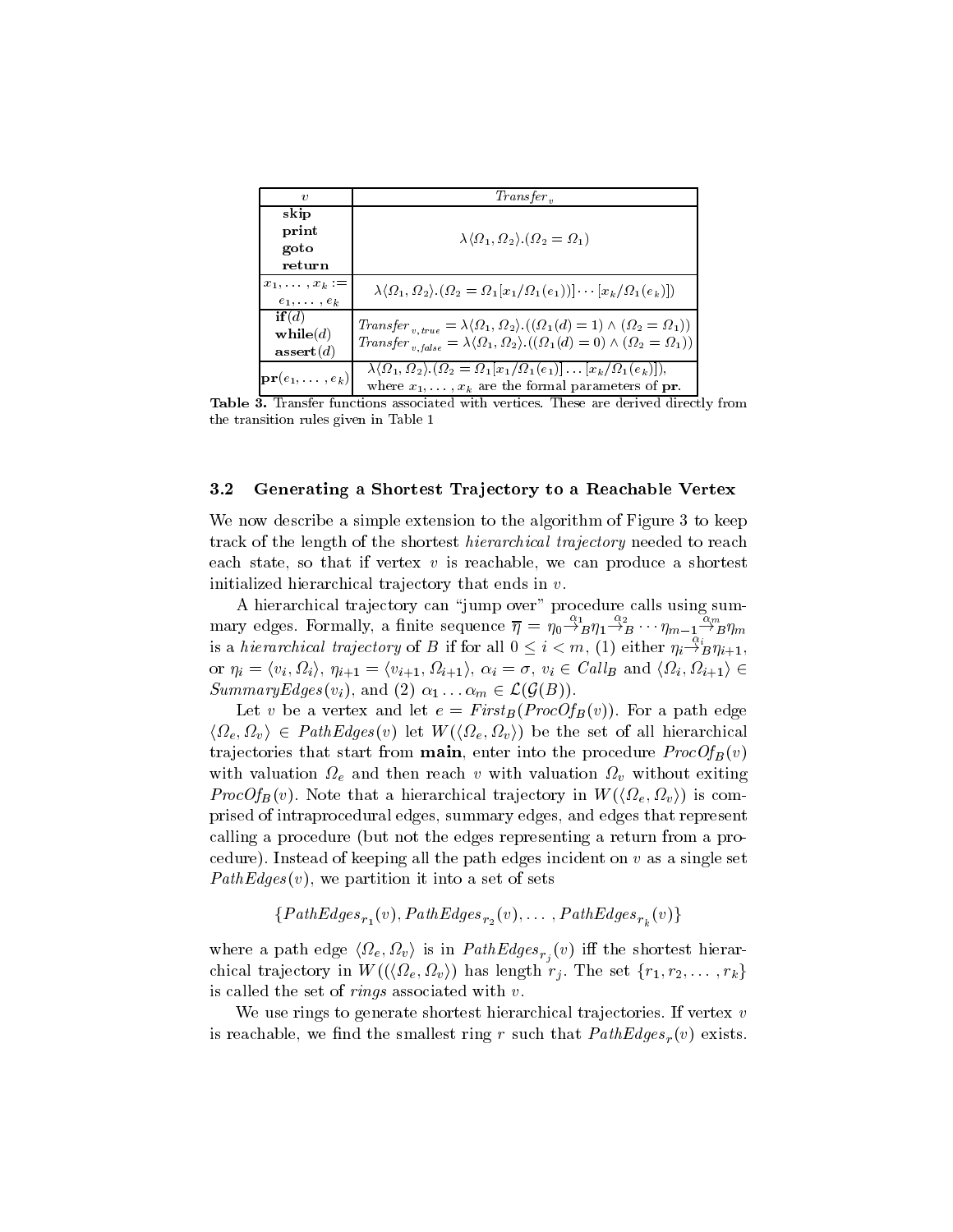Then we pick an arbitrary path edge  $\langle s_2 e, s_2 v \rangle$  from *PathEdges*  $_r(v)$ , and do the following depending on the type of vertex  $v$ :

 ${\rm I}$  If  $v \neq First_B (ProcOf_B(v))$  then we have two subcases:

- If  $s_v$  is not a skip immediately following a call, then we look for a predecessor  $u$  or  $v$  such that there exists path edge  $\sqrt{se}$ ,  $\sqrt{se}$ ,  $\sqrt{u}$ *I* am Euges  $r_{-1}(u)$ , and Join( $\chi$ ) se,  $\frac{2u}{f}$ , *I* ransfer u) contains  $\chi$  see,  $\frac{2v}{f}$ .
- If  $s_v$  is a skip immediately following a call (say at vertex u), then we look for a path edge  $\{se, se_y\}$  in Tumbuyes  $r=1(u)$  such that  $J$ o $in$ (f $\rho$ )  $\{s_2e, s_2u/f, S$ ummurg $L$ uges $(u)$ ) contains  $\langle s_2e, s_2v/f \rangle$ .
- ${\rm I}$  If  $v = First_B(ProcOf_B(v))$ , then it should be the case that  $e = v$ , where  $\alpha$  is the contraction of  $\alpha$  and suitably  $\alpha$  and  $\beta$   $\beta$  (v), and such suitably  $\alpha$  and suitably  $\alpha$ where  $\alpha$  is a suitable path edge in Path equivalently, we have a suitable  $\alpha$ vertex  $u \in \text{Cone}$  such that  $s_u$  is a call to procedure *ProcOfB* $(v)$ , and there exists path edge  $\langle \Omega_e, \Omega_u \rangle$  in  $PathEdges_{r-1}(u)$  satisfying  $I$ runsjer $u(\lambda^2 u, \lambda^2 v)$ .

Repeating this process with the vertex  $u$  and the path edge found in PathEdges  $r=1$  (u), we are guaranteed to reach the entry  $j$  of mainles in r steps. We may traverse over summary edges in the process. However, we can expand the summary edges on demand, to produce a hierarchical error trajectory, as shown in the Bebop output in Figure 1.

## 3.3 Optimizations

The basic algorithm described above has been implemented in the Bebop model checker. In this section, we describe a few optimizations based on ideas from compiler optimization [ASU86] that should substantially reduce the size of the BDDs needed to perform the analysis.

Live Ranges. If for some path starting at a vertex  $v$  in the control-flow graph  $G_B$ , the variable x is used before being defined, then variable x is said to be *live* at v. Otherwise, x is said to be *dead* at v, for its value at v will not ow to any other variable. If variable <sup>x</sup> is not live at vertex v then we need not record the value of <sup>x</sup> in the BDD for PathEdges (v). Consider the following boolean program

```
void main()
begin
   decl a,b,c,d,e,f;
L1: a := b|c; // {b, c, e} live at L1
L2: d := a|e; // {a,e} live at L2
L3: e := d|e; // {d,e} live at L3
L4: f := d; // {d} live at L4
end
```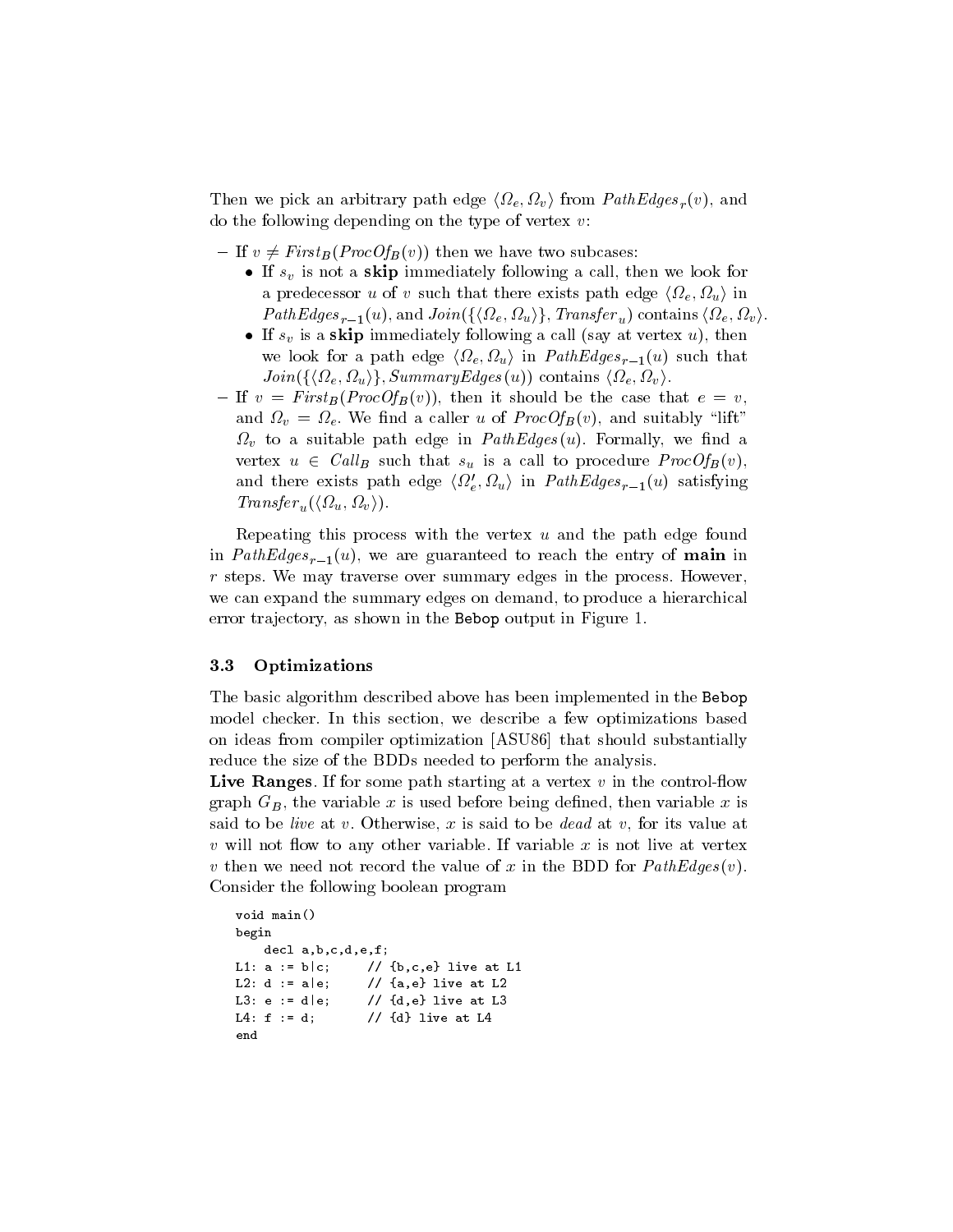This program declares and refers to six variables, but at most three variables are live at any time. For example, at the statement labelled L1 only the values of the variables  $b, c,$  and  $e$  can flow to the statements after L1. As a result, the BDD for the first statement need not track the values of the variables <sup>a</sup> or d.

MOD/REF sets. A traditional "MOD/REF" (modification/reference) analysis of a program determines the variables that are modified and/or referenced by each procedure **pr** (and the procedures it calls transitively). Let  ${\bf pr}$  be a procedure in B such that  ${\bf pr}$  nor any of the procedures it calls (transitively) modifies or references global variable g. Although g may be in scope in **pr**, and may in fact be live within **pr**, the procedure **pr** cannot change the value of  $g$ . As a result, all that is needed is to record that  $g$ remains unchanged, for any summary of pr.

## 4 Evaluation

In this section, we present an evaluation of Bebop on a series of synthetic programs derived from the template  $T$  shown in Figure 4. The template allows us to generate boolean programs  $T(N)$  for  $N > 0$ . The boolean program  $T(N)$  has one global variable g and  $N + 1$  procedures  $\rightarrow$  a procedure main, and N procedures of the form level for  $\sim$  in  $\geq$   $\sim$   $\sim$ For  $0 \lt j \lt N$ , the two instances of  $\text{stmt}$  in the body of procedure level<j> are replaced by a call to procedure level<j+1>. The two instances of <stmt> in the body of procedure level<N> are replaced by skip.

As a result, a boolean program  $T(N)$  has  $N+1$  procedures, where main calls level1 twice, level1 calls level2 twice, etc. At the beginning of each level procedure, a choice is made depending on the value of g. If g is 1 then a loop is the loop is the three bit counter a three bit counter over the bit counter over the count local variables  $a, b$ , and  $c.$  If  $g$  is 0 then two calls in succession are made to the next level procedure. In the last level procedure, if  $g$  is 0 then two skip statements are executed. At the end of each level procedure, the global variable g is negated. Every program  $T(N)$  generated from this template has four variables visible at any program point, regardless of N. Note that  $g$  is not initialized, so **Bebop** will explore all possible values for  $g$ .

We ran Bebop to compute the reachable states for boolean programs  $T$  (N) in  $0 \le N \le 800$ , and measured the running time, and peak memory used. Figure  $4(a)$  shows how the running time of Bebop (in seconds) varies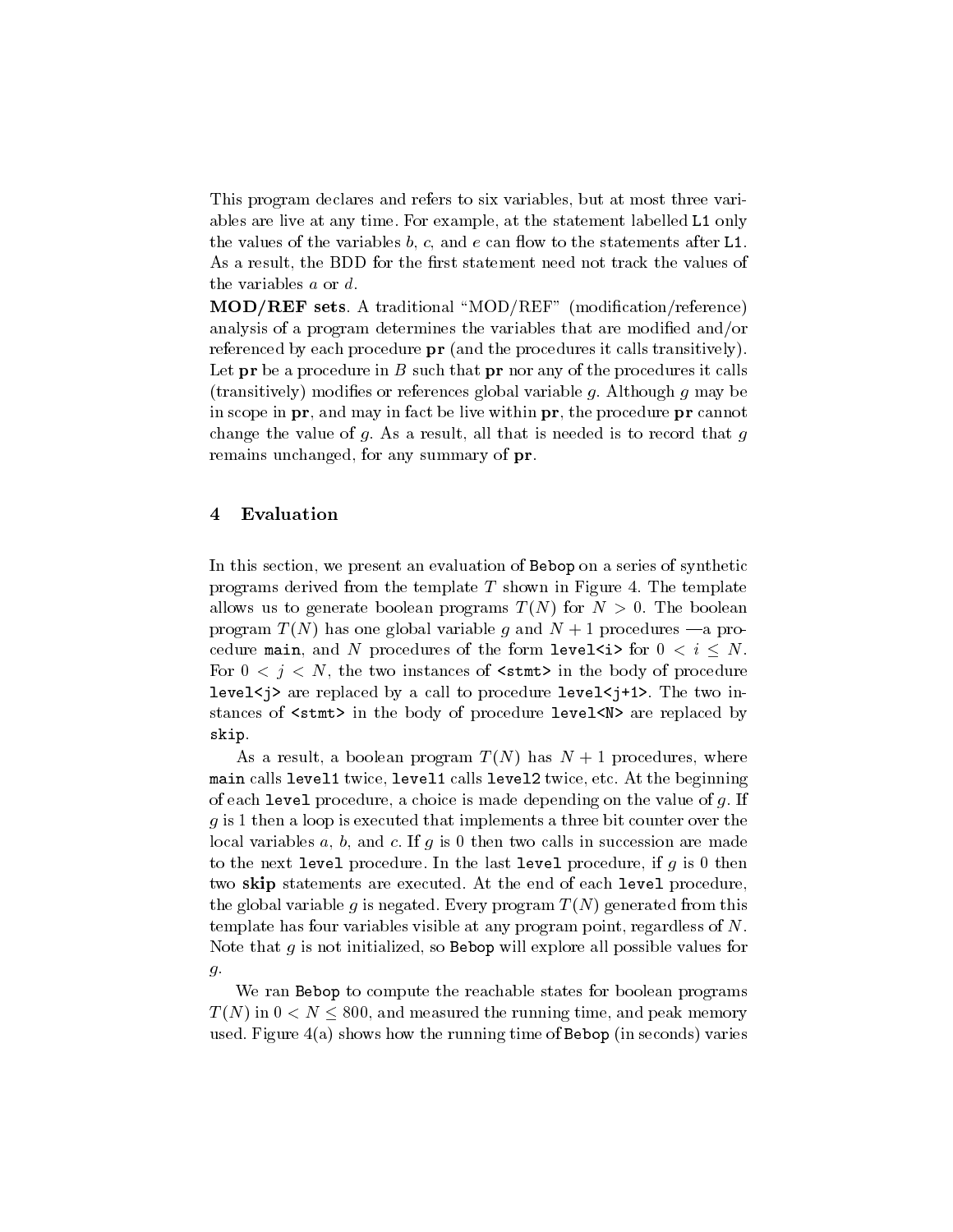

Fig. 4. Boolean program template <sup>T</sup> for performance test and performance results.

with N. Figure  $4(b)$  shows how the peak memory usage of Bebop varies with N.

The two curves in Figure  $4(a)$  represent two different BDD packages: CU is the CUDD package from Colorado University [Som98] and CMU is the BDD package from Carnegie Mellon University [Lon93]. We note that the program  $T(800)$  has 2401 variables. Model checking of this program takes a minute and a half with the CMU package and four and a half minutes with the CUDD package. Both times are quite reasonable considering the large number of variables (relative to traditional uses of BDDs). The space measurements in Figure 4(b) are taken from the CUDD package, which provides more detailed statistics of BDD space usage.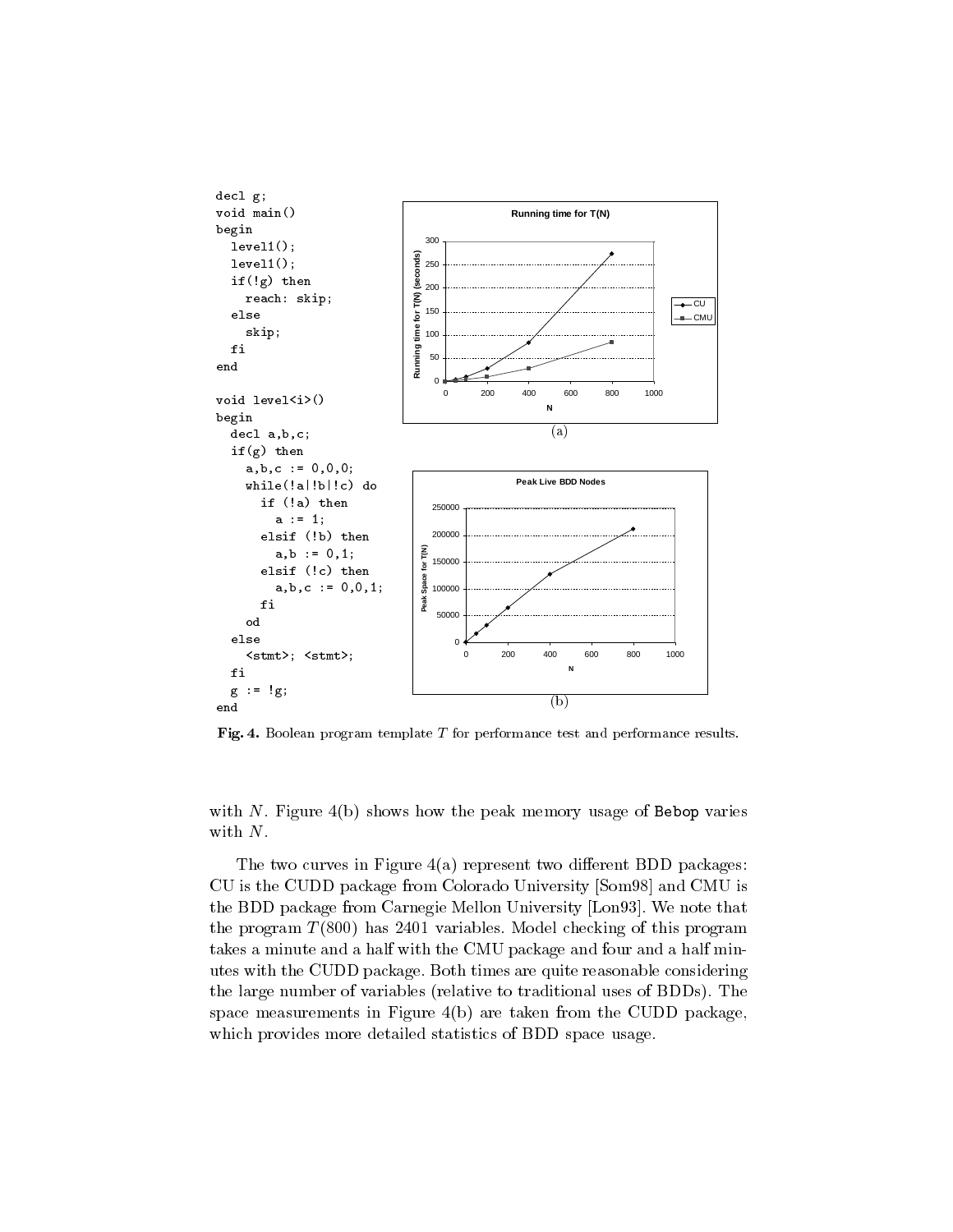We expected the peak memory usage to increase linearly with N. The sublinear behavior observed in Figure 4(b) is due to more frequent garbage collection at larger  $N$ . We expected the running time also to increase linearly with N. However, Figure  $4(a)$  shows that the running time increases quadratically with  $N$ . The quadratic increase in running time was unexpected, since the time complexity of model checking program  $T(N)$  is  $O(N)$  (there are 4 variables in the scope of any program point). By profiling the runs and reading the code in the BDD packages, we found that the quadratic behavior arises due to an inefficiency in the implementation of bdd\_substitute in the BDD package. Bebop calls bdd substitute in its "inner loop", since variable renaming is an essential component of its forward image computation. While model checking T (N), the BDD manager has O(N) variables, but we are interested in substituting  $O(n)$  variables, for a small n, using bdd substitute. Regardless of n, we found that bdd\_substitute still consumes  $O(N)$  time. Both the CUDD and CMU packages had this inefficiency. If this inefficiency is fixed in bdd\_substitute, we believe that the running time of Bebop for  $T(N)$  will vary linearly with N.

#### 5 5 Related Work

Model checking for finite state machines is a well studied problem, and several model checkers  $-$ SMV [McM93], Mur $\phi$  [Dil96], SPIN [HP96], COSPAN [HHK90], VIS [DHSV+90] and MOCHA [AHM+98]— nave been developed. Boolean programs implicitly have an unbounded stack, which makes them identical in expressive power to pushdown automata. The model checking problem for pushdown automata has been studied before [SB92] [BEM97] [FWW97]. Model checkers for push down automata have also been written before [EHRS00]. However, unlike boolean programs, these approaches abstract away data, and concentrate only on control. As a result spurious paths can arise in these models due to information loss about data correlations.

The connections between model checking, dataflow analysis and abstract interpretation have been explored before [Sch98] [CC00]. The RHS algorithm [RHS95,RHS96] builds on earlier work in interprocedural dataflow analysis from [KS92] and [SP81]. We have shown how this algorithm can be generalized to work as a model checking procedure for boolean programs. Also, our choice of hybrid representation of the state space in Bebop—an explicit representation of control flow and an implicit BDD-based representation of path edges and summary edges— is novel.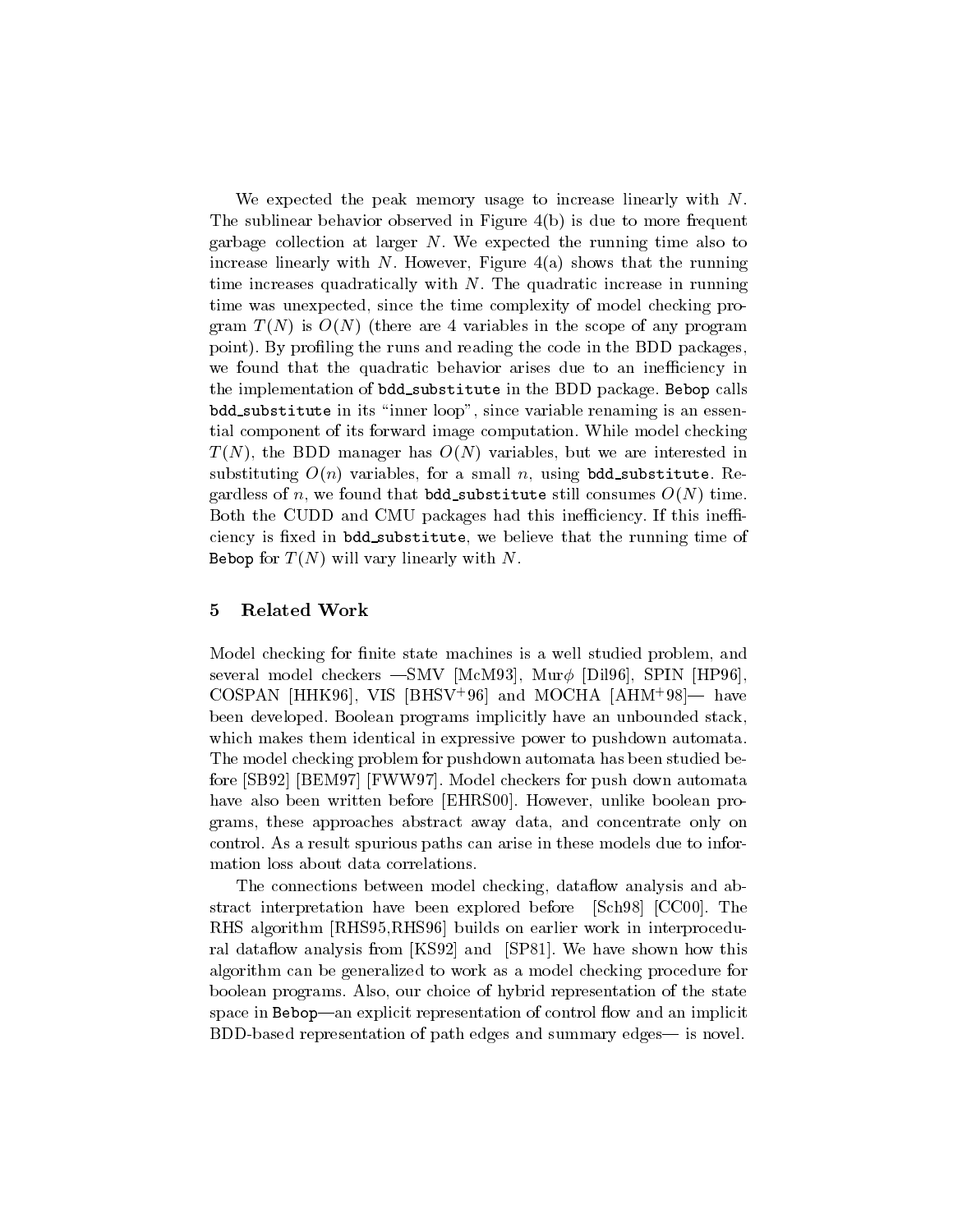Exploiting design modularity in model checking has been recognized as a key to scalability of model checking [AH96] [AG00] [McM97] [HQR98]. The idea of harnessing the inherent modularity in procedural abstraction, and exploiting locality of variable scoping for efficiency in model checking software is new, though known in the area of dataflow analysis [RHS96]. Existing model checkers neither support nor exploit procedural abstraction. As a result, existing approaches to extract models from software are forced to inline procedure definitions at their points of invo- $\alpha$  cation  $\lfloor$  (CDH  $\rfloor$  volt, which could lead to explosion in both the size of the model and the number of variables.

#### 6 Future Work

 $\mathsf{Be}\mathsf{pop}$  is part of a larger enort called  $\mathsf{SLAM}^+$ , in progress at Microsoft Research, to extract abstract models from code and check temporal properties of software. We are currently implementing a methodology that uses boolean programs, and an iterative refinement process using path simulation to model check critical portions of operating system code [BR00].

## References

- [AG00] A. Alur and R. Grosu. Modular refinement of hierarchic reactive modules. In POPL 00: Principles of Programming Languages. ACM Press, 2000.
- [AH96] R. Alur and T.A. Henzinger. Reactive modules. In LICS 96: Logic in Computer Science, pages 207-218. IEEE Computer Society Press, 1996.
- $[AHM+98]$ R. Alur, T.A. Henzinger, F.Y.C. Mang, S. Qadeer, S.K. Rajamani, and S. Tasiran. Мосна: Modularity in model checking. In CAV 98: Computer Aided Verification, LNCS 1427, pages 521-525. Springer-Verlag, 1998.
- [ASU86] A. Aho, R. Sethi, and J. Ullman. Compilers: Principles, Techniques and Tools. Addison-Wesley, Reading, MA, 1986.
- [BEM97] A. Boua jjani, J. Esparza, and O. Maler. Reachability analysis of pushdown automata: Application to model-checking. In CONCUR 97: Concurrency Theory, LNCS 1243, pages 135-150. Springer-Verlag, 1997.
- [BHSV+ 96] R.K. Brayton, G.D. Hachtel, A. Sangiovanni-Vincentelli, F. Somenzi, A. Aziz, S.-T. Cheng, S. Edwards, S. Khatri, Y. Kukimoto, A. Pardo, S. Qadeer, R.K. Ranjan, S. Sarwary, T.R. Shiple, G. Swamy, and T. Villa. VIS: A System for Verification and Synthesis. In CAV 96: Computer Aided Verification, LNCS 1102, pages 428-432. Springer-Verlag, 1996.
- [BR00] T. Ball and S. K. Ra jamani. Boolean programs: A model and process for software analysis. Technical Report MSR-TR-2000-14, Microsoft Research, February 2000.
- [Bry86] R.E. Bryant. Graph-based algorithms for boolean function manipulation. IEEE Transactions on Computers,  $C-35(8):677-691$ , 1986.

<sup>6</sup> http://www.research.microsoft.com/slam/